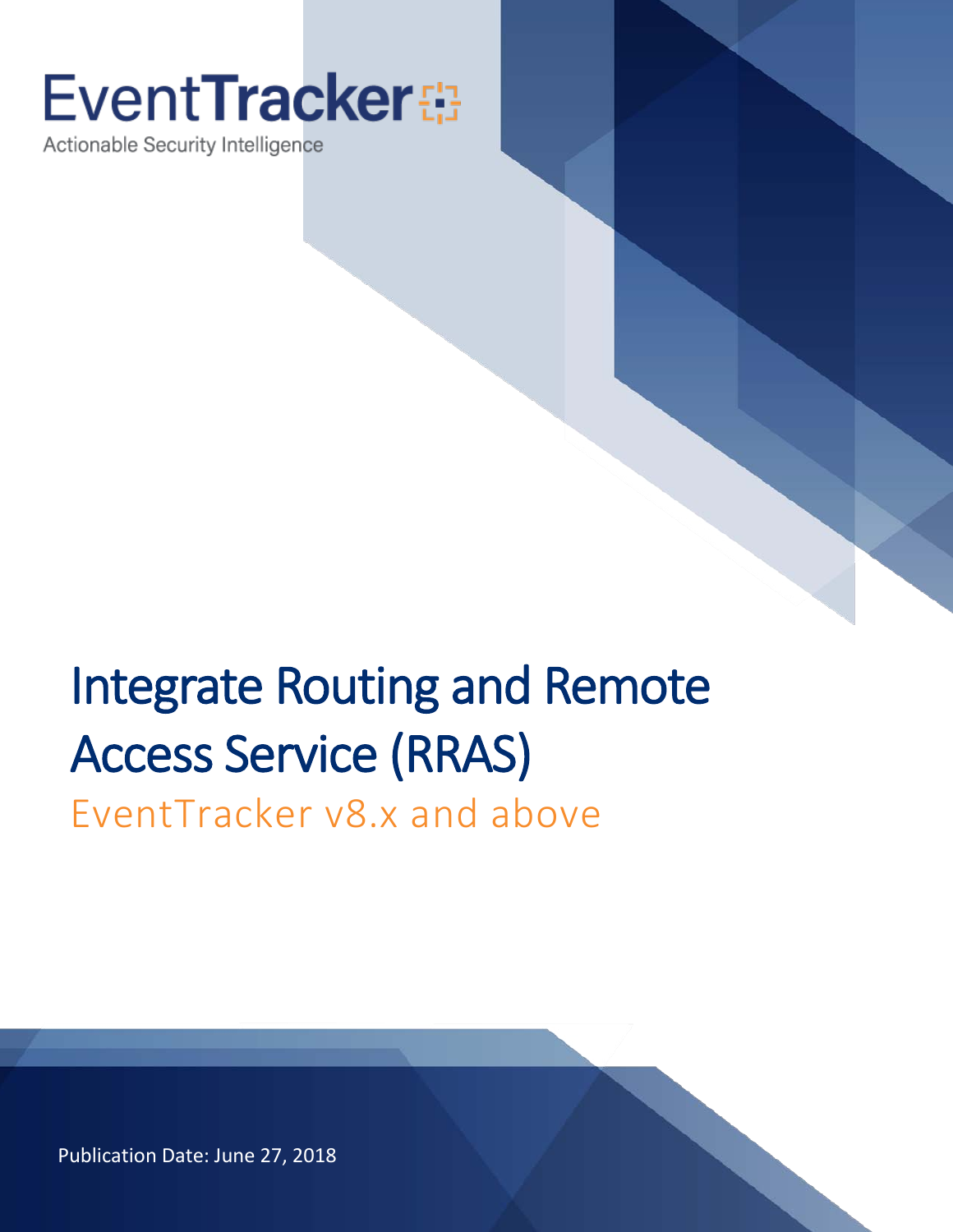### <span id="page-1-0"></span>Abstract

This guide provides instructions to configure Routing and Remote Access Service (RRAS) to send the windows based events to EventTracker Enterprise.

### <span id="page-1-1"></span>Scope

The configurations detailed in this guide are consistent with **EventTracker Enterprise** version 8.x and later, and Microsoft Windows Server 2008 and later.

### <span id="page-1-2"></span>Audience

Routing and Remote Access Service (RRAS) users, who wish to forward windows based messages to EventTracker manager.

*The information contained in this document represents the current view of EventTracker. on the issues discussed as of the date of publication. Because EventTracker must respond to changing market conditions, it should not be interpreted to be a commitment on the part of EventTracker, and EventTracker cannot guarantee the accuracy of any information presented after the date of publication.* 

*This document is for informational purposes only. EventTracker MAKES NO WARRANTIES, EXPRESS OR IMPLIED, AS TO THE INFORMATION IN THIS DOCUMENT.* 

*Complying with all applicable copyright laws is the responsibility of the user. Without limiting the*  rights under copyright, this paper may be freely distributed without permission from *EventTracker, if its content is unaltered, nothing is added to the content and credit to EventTracker is provided.* 

*EventTracker may have patents, patent applications, trademarks, copyrights, or other intellectual property rights covering subject matter in this document. Except as expressly provided in any written license agreement from EventTracker, the furnishing of this document does not give you any license to these patents, trademarks, copyrights, or other intellectual property.* 

*The example companies, organizations, products, people and events depicted herein are fictitious. No association with any real company, organization, product, person or event is intended or should be inferred.* 

*© 2017 EventTracker Security LLC. All rights reserved. The names of actual companies and products mentioned herein may be the trademarks of their respective owners.*

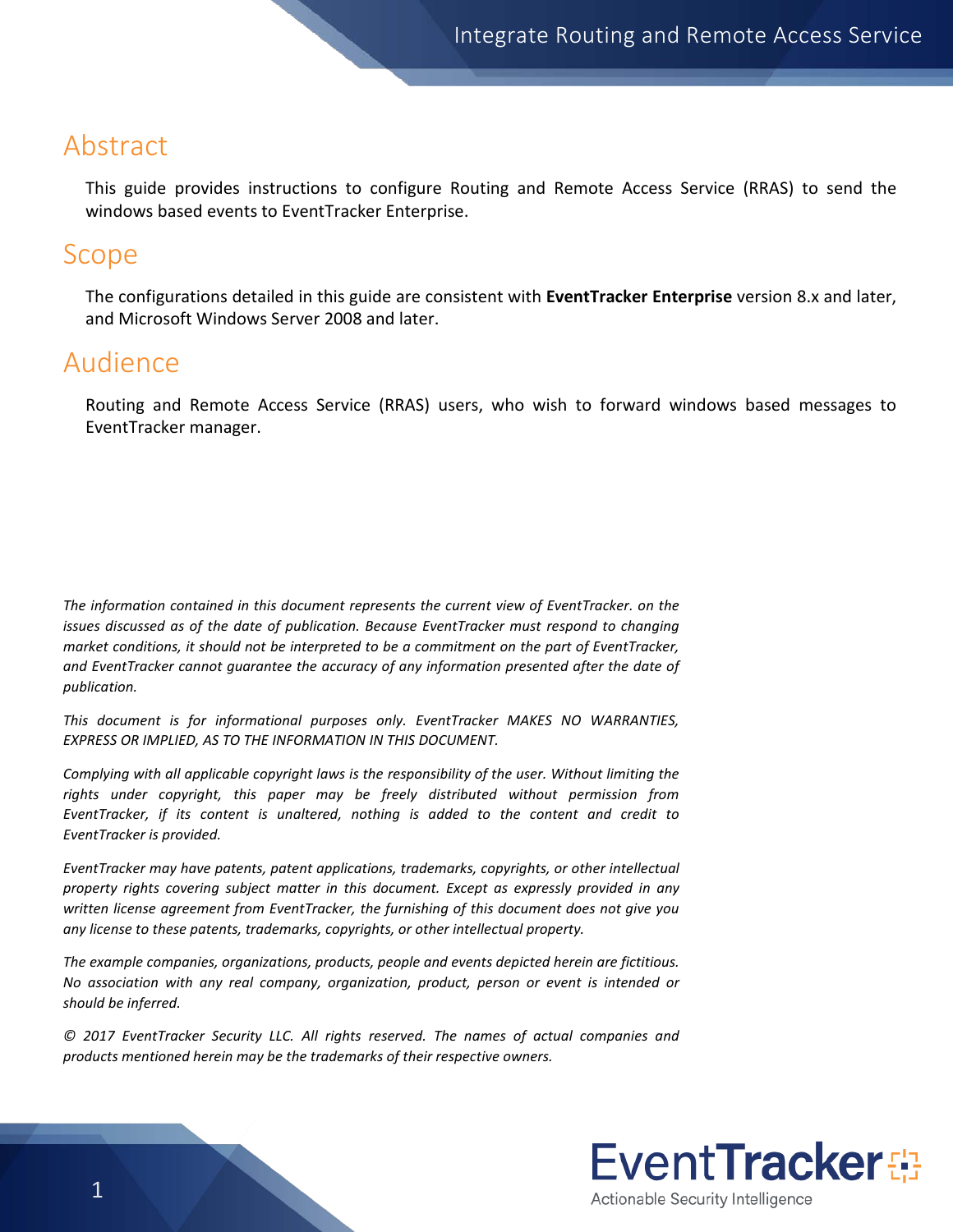# Table of Contents

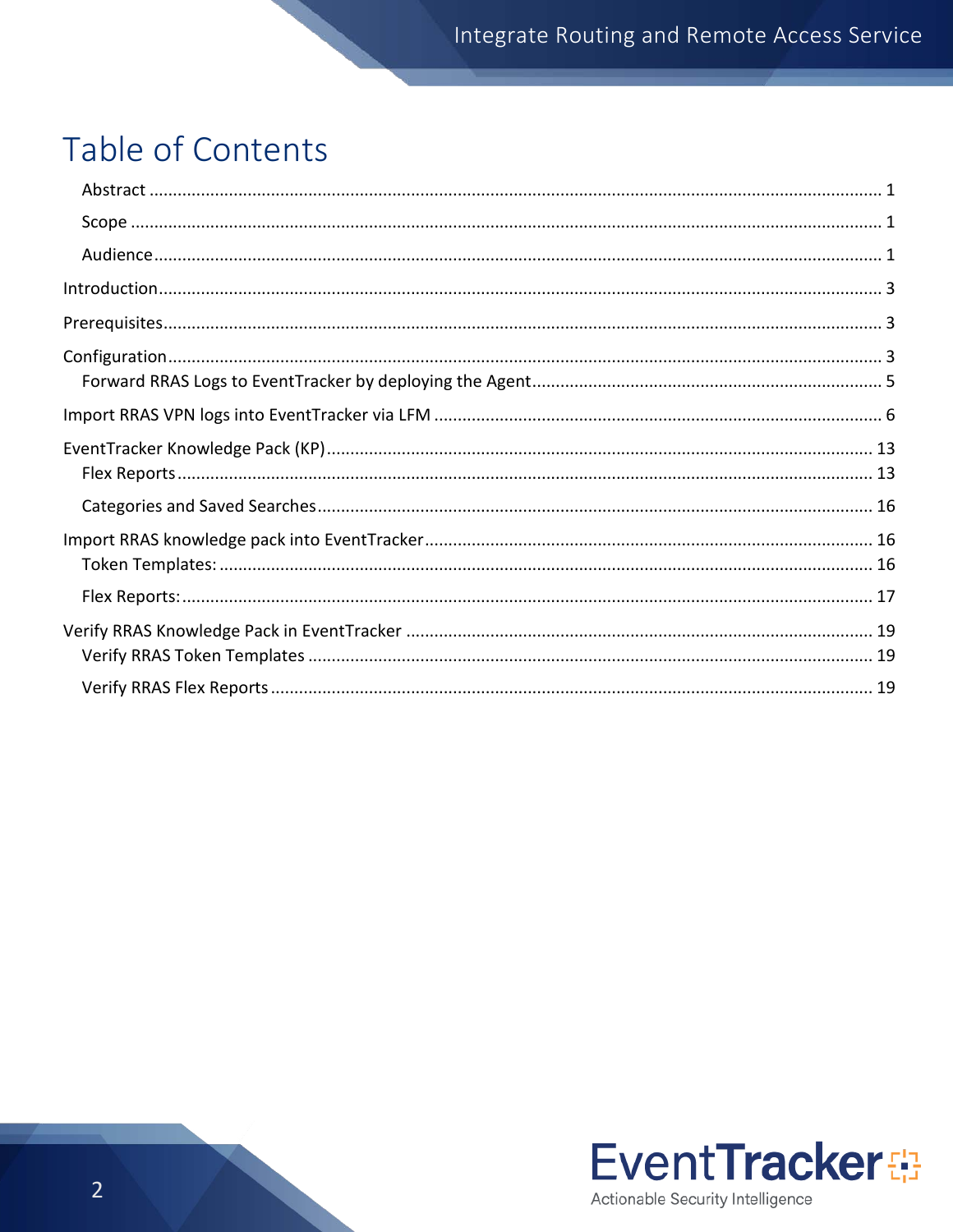# <span id="page-3-0"></span>Introduction

RRAS stands for Routing and Remote Access Service. It is a Microsoft API and server software that makes it possible to create applications to administer the routing and remote access service capabilities of the operating system, to function as a network router.

An RRAS server provides two different types of remote access connectivity:

- **Virtual private networking** A virtual private network (VPN) is a secured, point-to-point connection across a public network, such as the Internet. A VPN client uses TCP/IP-based tunneling protocols to make a connection to a port on a remote VPN server.
- **Dial-up networking** In dial-up networking, a remote access client makes a dial-up telephone connection to a physical port on a remote access server by using the service of a telecommunication provider, such as analog telephone or ISDN.

# <span id="page-3-1"></span>**Prerequisites**

Prior to configuring Routing and Remote Access Service (RRAS) and EventTracker, ensure that you meet the following prerequisites:

- Microsoft Windows Server 2008 or above version should be installed.
- Proper access permissions to make configuration changes.
- EventTracker agent should be installed in Windows Server.
- Administrative access on EventTracker.

# <span id="page-3-2"></span>**Configuration**

You must enable and configure logging on Routing and Remote Access Service (RRAS) prior to configuring EventTracker.

#### **To configure logging in RRAS**,

1. In the **Routing and Remote Access MMC snap-in**, in the navigation pane, right-click the server used, and then click **Properties**. If you are using Server Manager, right-click **Routing and Remote Access**, and then click **Properties**.

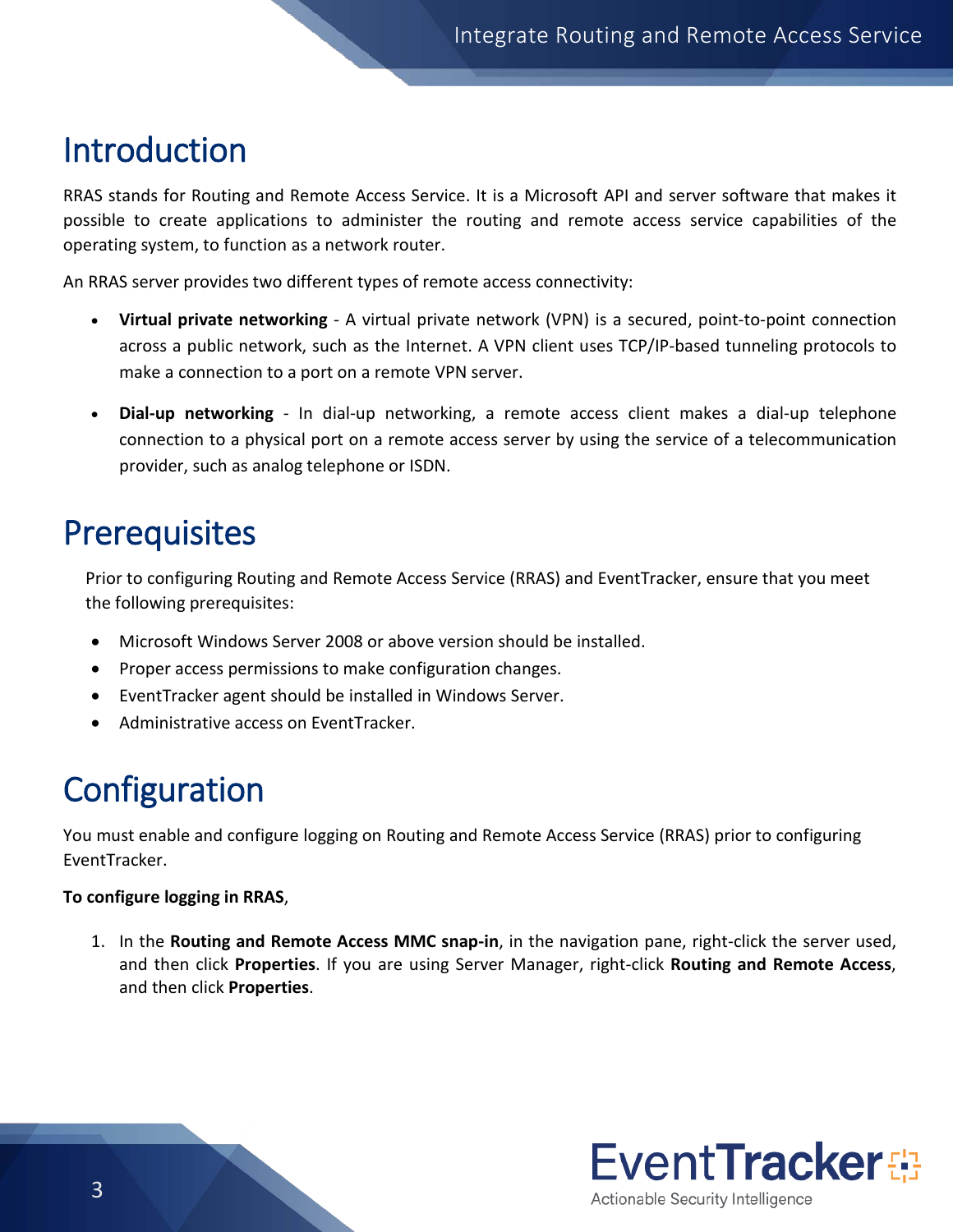### Integrate Routing and Remote Access Service

| 7<br>CONTOSOSERVER (local) Properties                                                          | ×     |
|------------------------------------------------------------------------------------------------|-------|
| General<br>Security<br>IPv4<br>IKE <sub>v2</sub><br>IPv6<br><b>PPP</b><br>Logging              |       |
| Routing and Remote Access                                                                      |       |
| Enable this computer as a:                                                                     |       |
| IPv4 Router<br>C Local area network (LAN) routing only<br>C LAN and demand-dial routing        |       |
| $\Box$ IPv6 Router<br>⊙ Local area network (LAN) routing only<br>C LAN and demand-dial routing |       |
| <b>▽</b> IPv4 Remote access server<br>Pv6 Remote access server                                 |       |
|                                                                                                |       |
| OK<br>Cancel                                                                                   | Apply |

Figure 1

2. On the **Logging** tab, choose **Log errors and warnings** option

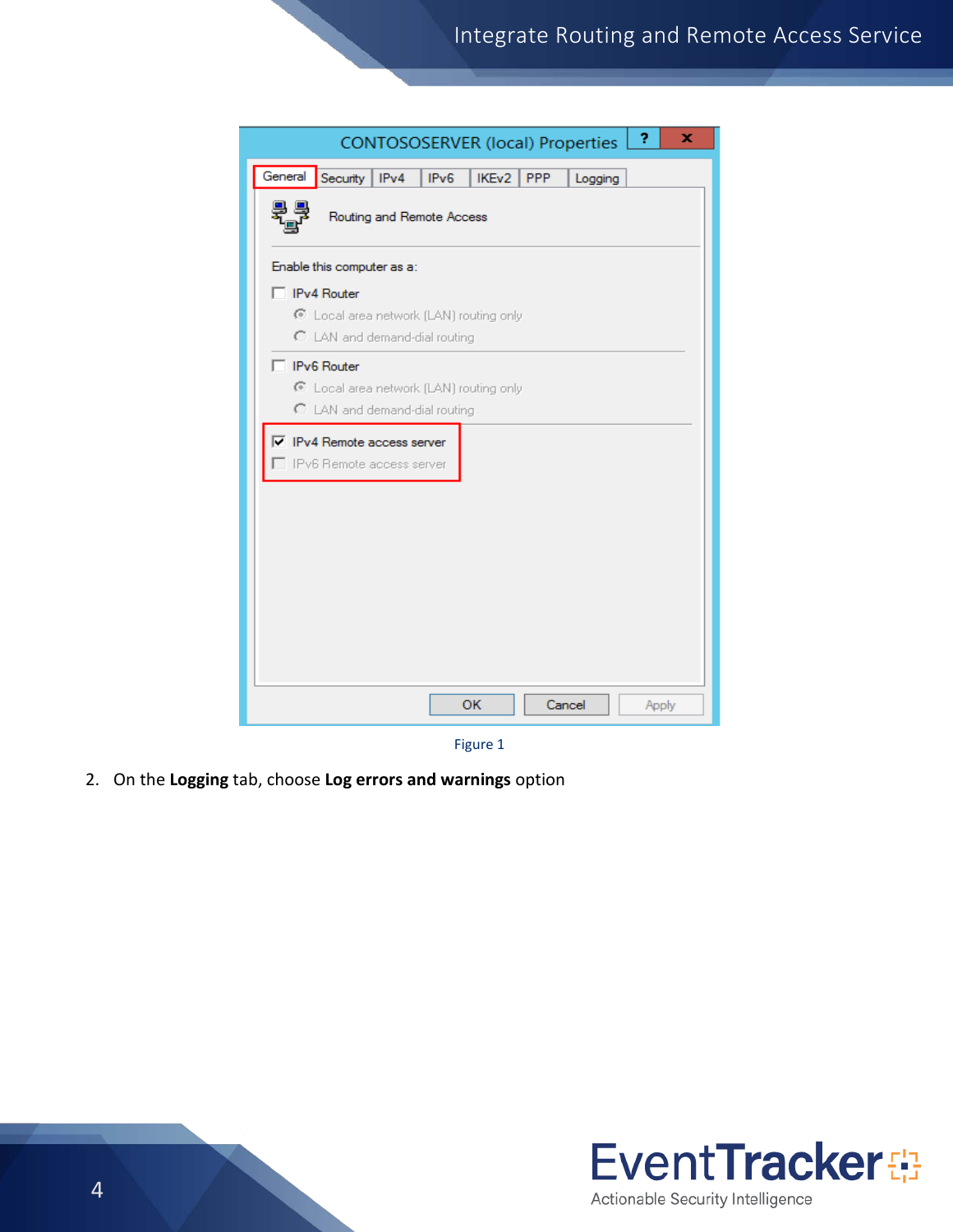| CONTOSOSERVER (local) Properties                                                                 | ?     | × |
|--------------------------------------------------------------------------------------------------|-------|---|
| Logging<br>IKE <sub>v2</sub><br><b>PPP</b><br>General<br>Security  <br>IPv4<br>IP <sub>v</sub> 6 |       |   |
| Select the event types you want logged:                                                          |       |   |
| C Log errors only                                                                                |       |   |
| C Log errors and warnings                                                                        |       |   |
| C Log all events                                                                                 |       |   |
| C Do not log any events                                                                          |       |   |
| Log additional Routing and Remote Access information (used for<br>debugging)                     |       |   |
| To view the information contained in these logs, open the<br>%windir%\tracing directory.         |       |   |
|                                                                                                  |       |   |
|                                                                                                  |       |   |
|                                                                                                  |       |   |
|                                                                                                  |       |   |
|                                                                                                  |       |   |
|                                                                                                  |       |   |
|                                                                                                  |       |   |
|                                                                                                  |       |   |
|                                                                                                  |       |   |
|                                                                                                  |       |   |
|                                                                                                  |       |   |
| <b>OK</b><br>Cancel                                                                              | Apply |   |
|                                                                                                  |       |   |

Figure 2

3. Click **Apply,** and then click the **OK** button to save changes.

It will forward the logs to Event Viewer.

### <span id="page-5-0"></span>Forward RRAS Logs to EventTracker by deploying the Agent

VPN log is stored in a separate file path (i.e. C:\Windows\System32\LogFiles\IN1408.log) and RRAS operation is displayed in EventViewer.

- 1. Open **Routing and Remote Access**.
- 2. Double-click **Routing and Remote Access**, and then double-click the server name on which you want to configure logging.
- 3. In the console tree, right-click **Remote Access Logging & Policies** and then select **Launch NPS.**
- 4. In left pane, click **Accounting,** click **Change Log File properties** and then select **Log File** tab.

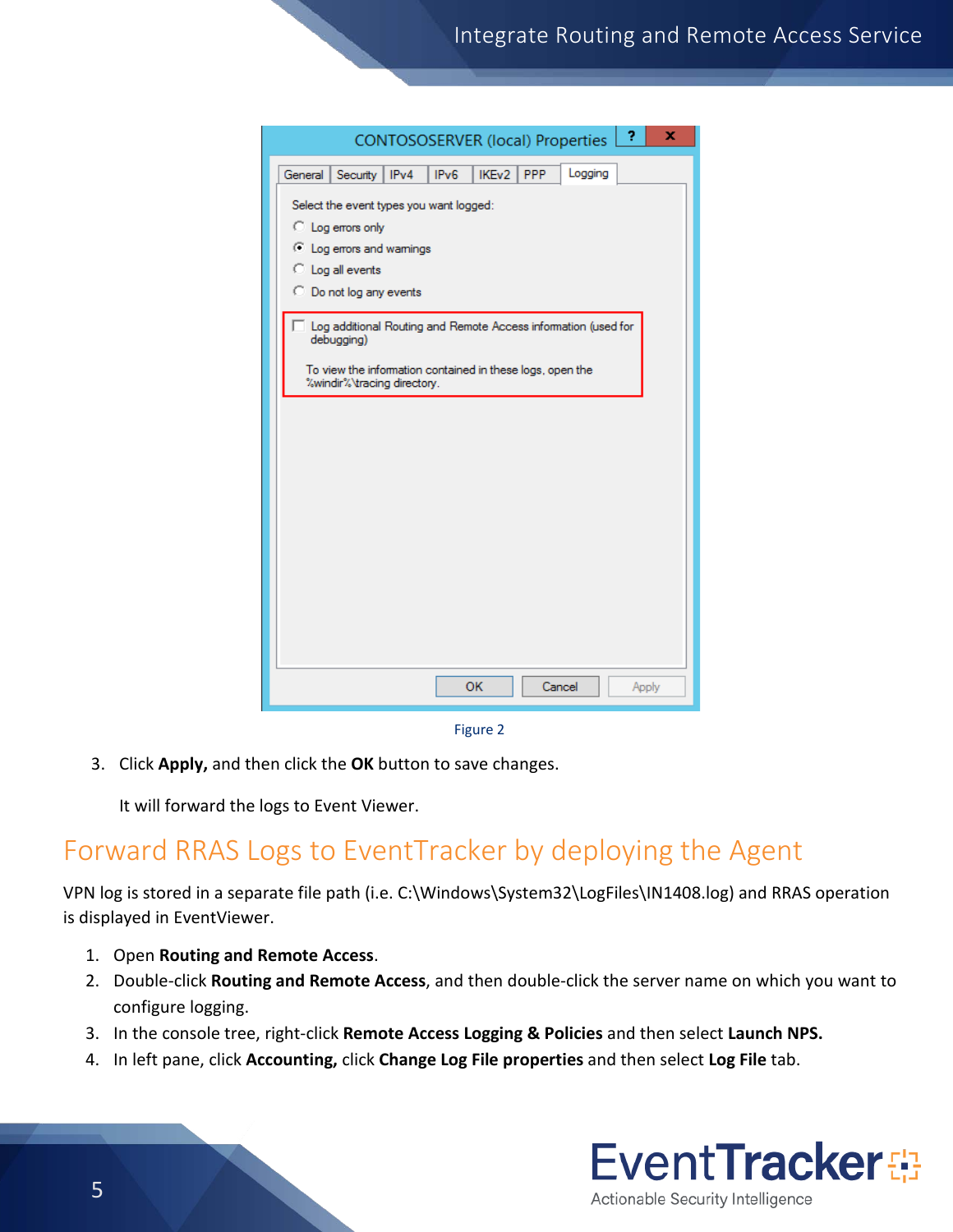| <b>Log File Properties</b><br>×                                |
|----------------------------------------------------------------|
| Log File<br>Settings                                           |
| Name: INyymm.log                                               |
| Directory:                                                     |
| C:\Windows\system32\LogFiles<br>Browse.                        |
| Format:                                                        |
| ODBC (Legacy)<br>▼                                             |
| Create a new log file:                                         |
| $\bullet$ Daily                                                |
| C Weekly                                                       |
| C Monthly                                                      |
| C Never (unlimited file size)                                  |
| C When log file reaches this size:                             |
| 10<br>MB                                                       |
| $\blacktriangleright$ When disk is full delete older log files |
|                                                                |
| Cancel<br>0K<br>Apply                                          |
|                                                                |



- 5. Change the log file **Directory:** and log **Format:** (ODBC recommended) as per requirement.
- 6. Click **Apply** and then click **OK** button to save the changes.

# <span id="page-6-0"></span>Import RRAS VPN logs into EventTracker via LFM

- 1. Go to the EventTracker installation file path and search for **etaconfig** application.
- 2. Then right click on the application icon and **Run as Administrator**.
- 3. Select **Logfile Monitor** tab.

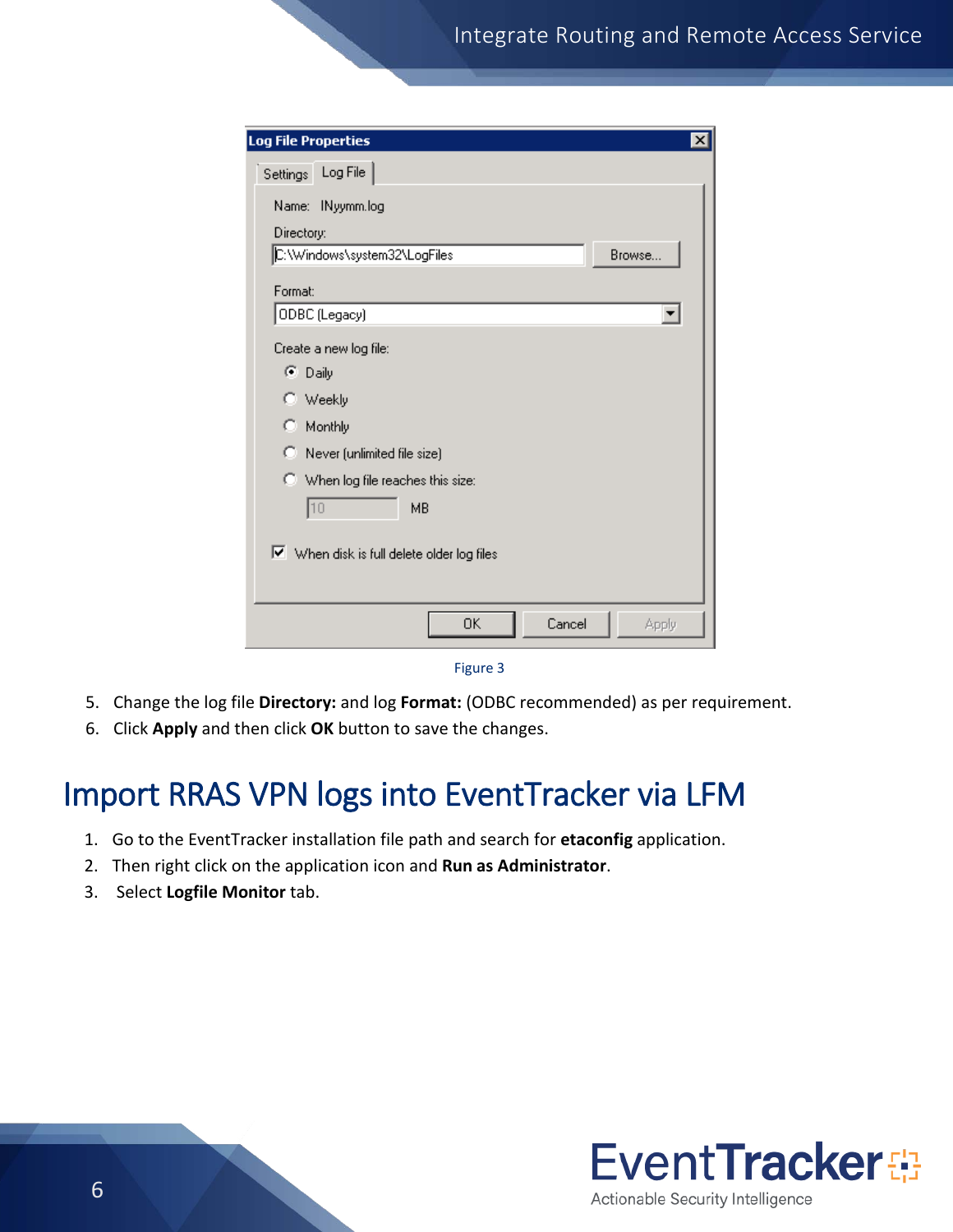EventTracker opens the '**Logfile Monitor'** tab.

| ExentTracker Agent Configuration                                                                                                                              | x |
|---------------------------------------------------------------------------------------------------------------------------------------------------------------|---|
| File<br>Help                                                                                                                                                  |   |
| Select Systems                                                                                                                                                |   |
| PRI-SVR16-VM02<br>Agent based system                                                                                                                          |   |
| Apply the following settings to specified Agents<br>l T                                                                                                       |   |
|                                                                                                                                                               |   |
| Manager destinations:<br>PRI-SVR16-VM02                                                                                                                       |   |
|                                                                                                                                                               |   |
| Performance<br>Log Backup<br>Network Connections                                                                                                              |   |
| Managers   Event Filters  <br>System Monitor<br>Monitor Processes   Services<br>Logfile Monitor<br>File Transfer<br>syslog FTP server                         |   |
|                                                                                                                                                               |   |
| <b>▽</b> Logfile Monitor                                                                                                                                      |   |
| Search log files (various formats supported) for matching patterns specified.<br>here. Both individual files as well as folders can be monitored for matching |   |
| entries. Matches cause an event to be generated.                                                                                                              |   |
|                                                                                                                                                               |   |
| File Type<br>Logfile Name                                                                                                                                     |   |
|                                                                                                                                                               |   |
|                                                                                                                                                               |   |
|                                                                                                                                                               |   |
|                                                                                                                                                               |   |
|                                                                                                                                                               |   |
|                                                                                                                                                               |   |
| View File Details<br>Delete File Name<br>Add File Name<br>Search Strings                                                                                      |   |
|                                                                                                                                                               |   |
|                                                                                                                                                               |   |
|                                                                                                                                                               |   |
| Save<br>Close                                                                                                                                                 |   |

Figure 4

4. Click the **Add File Name** button. EventTracker displays the 'Enter File Name' window.

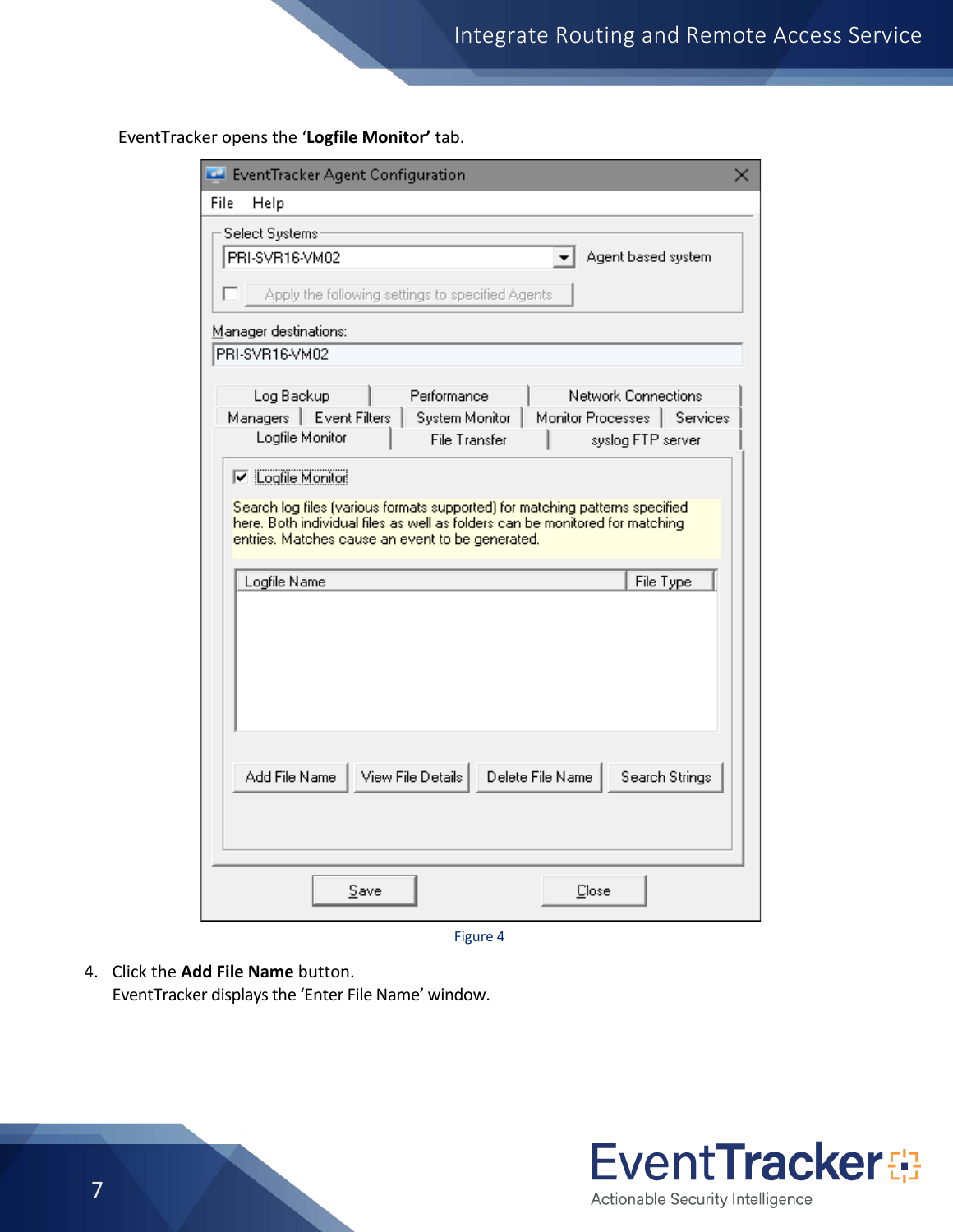| <b>Enter File name</b>        |                                                                                                                                              |        |
|-------------------------------|----------------------------------------------------------------------------------------------------------------------------------------------|--------|
|                               | You can configure the complete path of the log file or folder that needs to be monitored<br>along with the strings that need to be searched. |        |
| Get All Existing Log Files    |                                                                                                                                              |        |
| Select Log File Type          | <b>TEXTLINE</b>                                                                                                                              |        |
| CRLF or CR) in the text file. | This is a generic text file, where the TEXT value is any separate line (separated by                                                         |        |
| Enter File name               |                                                                                                                                              |        |
|                               |                                                                                                                                              |        |
|                               |                                                                                                                                              |        |
|                               | OΚ                                                                                                                                           | Cancel |



- 5. Click the **Get All Existing Log Files** checkbox, if you want all the existing files prior to this configuration and the files that are logged after this configuration.
- 6. Select the logfile type as **TEXTLINE** from the **Select Logfile Type** drop-down list.
- 7. Click the **Enter File Name** path option. EventTracker displays the 'Select Folder/File Name' window.

| Select Folder/File Name                                                          |    |                     | × |
|----------------------------------------------------------------------------------|----|---------------------|---|
| Select Drive Name:<br>⊜c:                                                        |    |                     |   |
| Select Folder Name:<br>¶ c:\<br><b>Windows</b><br>System32<br><b>Ex LogFiles</b> |    | Show all the files. |   |
|                                                                                  | 0K | Cancel              |   |

Figure 6

- 8. In **Select Folder name:** Select appropriate folder associated with selected Log File Type.
- 9. Click **OK.**

EventTracker displays the '**Select file extension'** window.

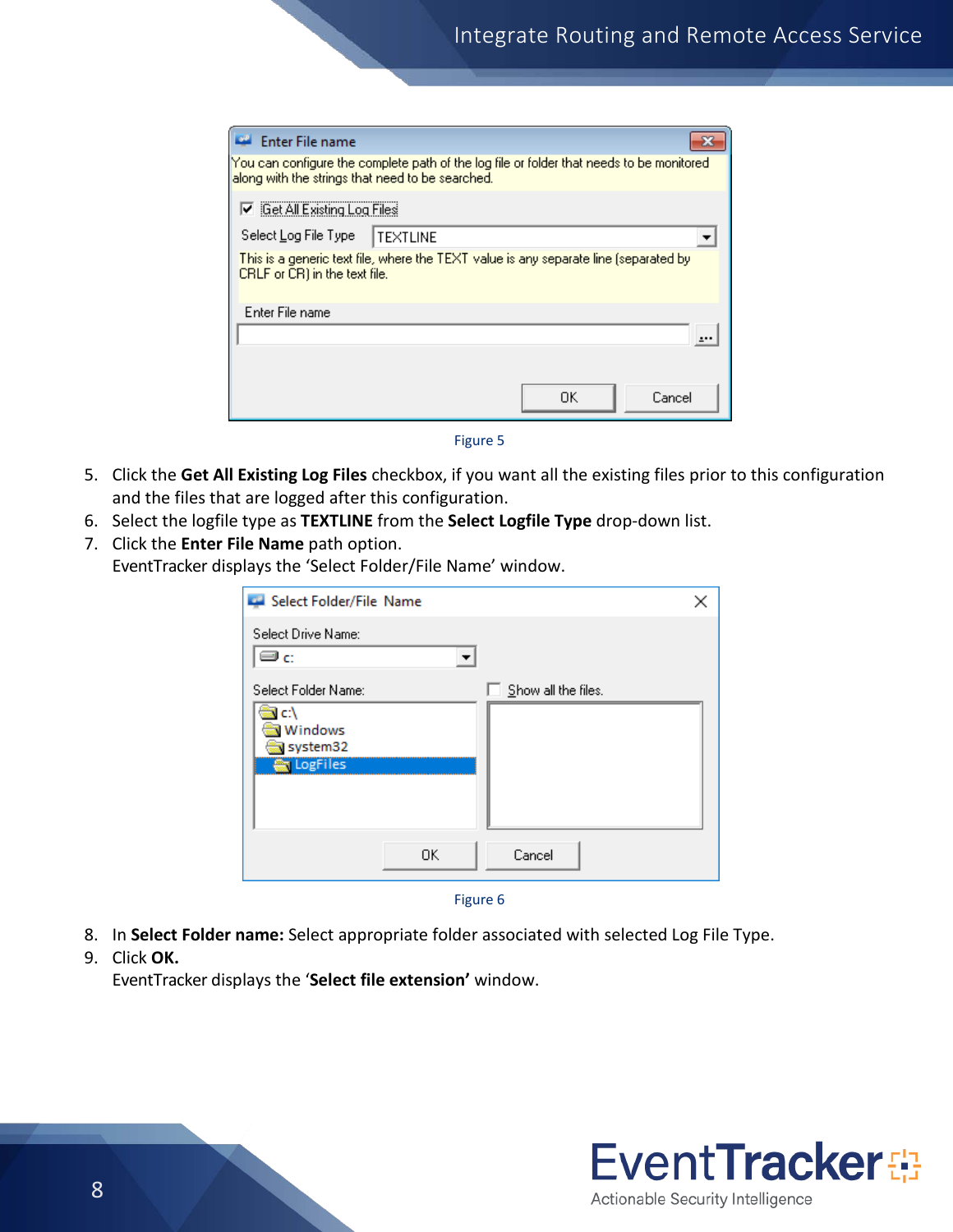| Select file extension                            |              |
|--------------------------------------------------|--------------|
| Enter the log file(s) extension to be processed! | OK<br>Cancel |
| '.loal                                           |              |

Figure 7

10. Type **\*.log** and click **OK**.

EventTracker displays the 'Enter File name' window.

| <b>Enter File name</b>                                                                                                |                                                                                           |    |        |
|-----------------------------------------------------------------------------------------------------------------------|-------------------------------------------------------------------------------------------|----|--------|
| along with the strings that need to be searched.                                                                      | You can configure the complete path of the log file or folder that needs to be monitored. |    |        |
| $\blacktriangleright$ Get All Existing Log Files                                                                      |                                                                                           |    |        |
| Select Log File Type                                                                                                  | <b>TEXTLINE</b>                                                                           |    |        |
| This is a generic text file, where the TEXT value is any separate line (separated by<br>CRLF or CR) in the text file. |                                                                                           |    |        |
| Enter File name                                                                                                       |                                                                                           |    |        |
| c:\Windows\system32\LogFiles\ *.log                                                                                   |                                                                                           |    |        |
|                                                                                                                       |                                                                                           | OΚ | Cancel |

Figure 8

#### 11. Click **OK**.

EventTracker displays the '**EventTracker Agent Configuration'** message box.



Figure 9

#### 12. Click **Yes**.

EventTracker displays the Search String dialog box.

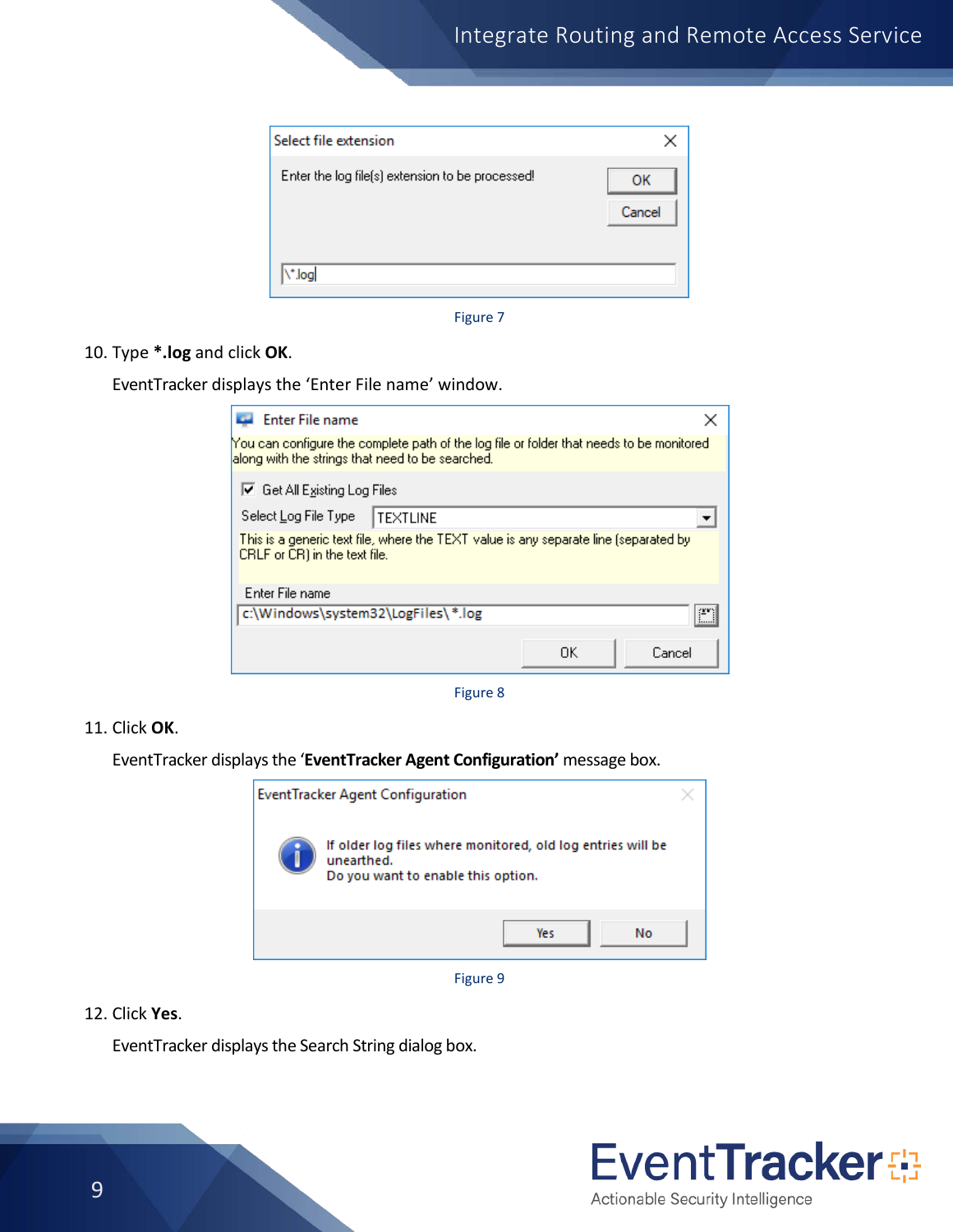| Search String                                                                                                       |               |               |  |
|---------------------------------------------------------------------------------------------------------------------|---------------|---------------|--|
| Search Strings for : c:\Windows\system32\LogFiles\*.log<br>Use a '*' in any column to match every entry in the file |               |               |  |
| Column Name                                                                                                         | Search String |               |  |
|                                                                                                                     |               |               |  |
|                                                                                                                     |               |               |  |
|                                                                                                                     |               |               |  |
|                                                                                                                     |               |               |  |
| Add String                                                                                                          | Edit String   | Delete String |  |
|                                                                                                                     | ПK            | Cancel        |  |

Figure 10

13. Click the **Add String** button.

EventTracker displays the 'Enter Search String' dialog box.

| <b>Enter Search String</b>                         |                                                                                                                                                                       |     | $\times$ |
|----------------------------------------------------|-----------------------------------------------------------------------------------------------------------------------------------------------------------------------|-----|----------|
|                                                    | You can configure the strings that need to be searched in the selected log file(s). If any<br>record matching the search string is found, an event will be generated. |     |          |
|                                                    |                                                                                                                                                                       |     |          |
| Select Field Name:                                 | ∣Text                                                                                                                                                                 |     |          |
| CRLF or CR) in the text file.                      | This is a generic text file, where the TEXT value is any separate line (separated by                                                                                  |     |          |
| Enter Search String<br>$\boldsymbol{\times}$       |                                                                                                                                                                       |     |          |
|                                                    |                                                                                                                                                                       |     |          |
| $\overline{\blacktriangledown}$ . Current DateTime | You can select date and time from the parsing file by Deselecting this checkbox.                                                                                      |     |          |
|                                                    |                                                                                                                                                                       |     |          |
| No of Fields                                       |                                                                                                                                                                       |     |          |
| Date Field                                         |                                                                                                                                                                       |     |          |
| Time Field                                         |                                                                                                                                                                       |     |          |
| Select Date and Time format value                  |                                                                                                                                                                       |     |          |
| Format value                                       |                                                                                                                                                                       |     |          |
|                                                    |                                                                                                                                                                       |     |          |
|                                                    |                                                                                                                                                                       |     |          |
|                                                    |                                                                                                                                                                       | ПK. | Cancel   |
|                                                    |                                                                                                                                                                       |     |          |

Figure 11

- 14. Select the file name as **TEXT** from the **Select Field Name** drop-down list.
- 15. Type "**\***" in the **Enter Search String** field.
- 16. Click the **Current DateTime**
- 17. Click **OK**.

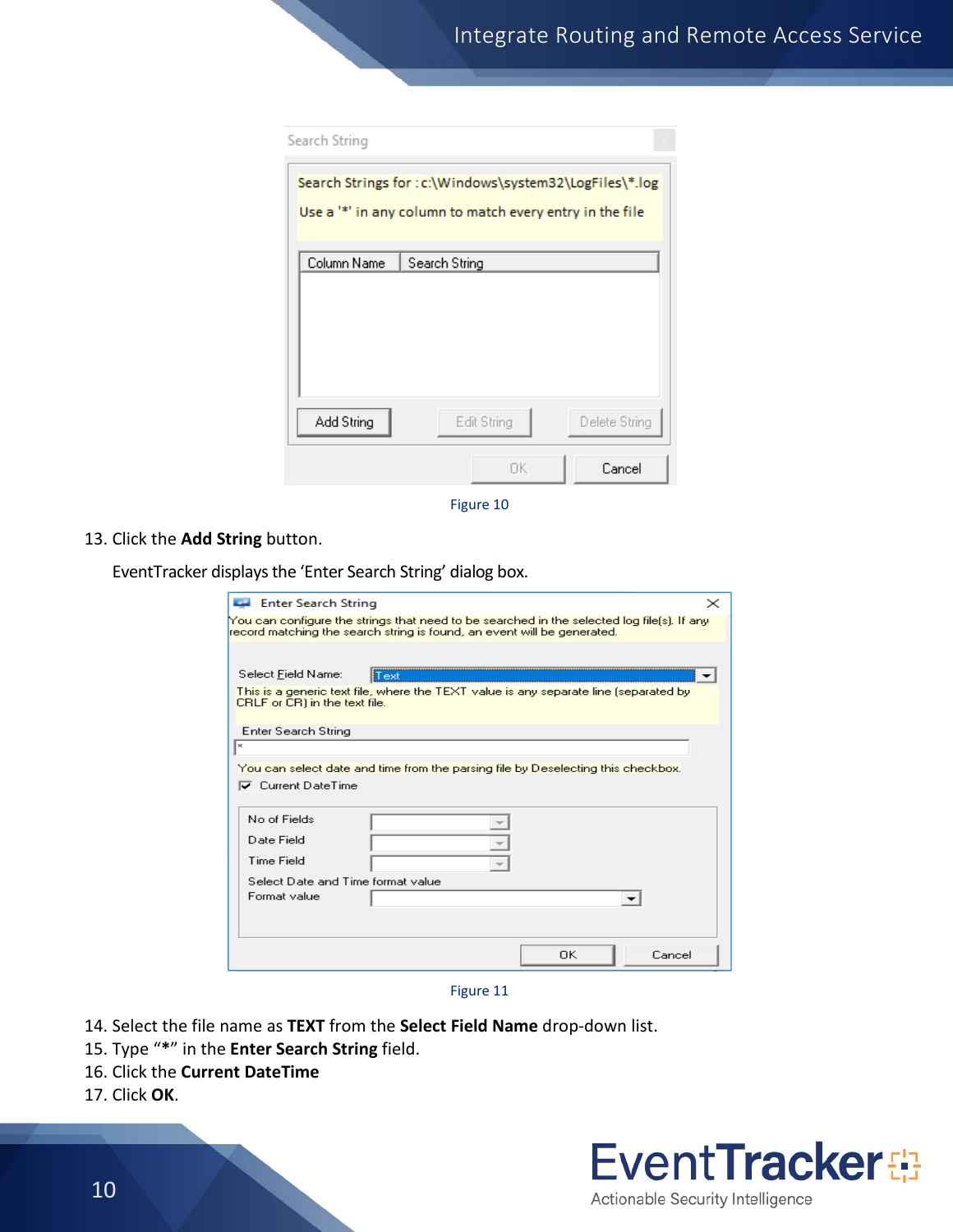EventTracker displays the Search String dialog box.

| Search String                                                                                                       |               |               |  |
|---------------------------------------------------------------------------------------------------------------------|---------------|---------------|--|
| Search Strings for : c:\Windows\system32\LogFiles\*.log<br>Use a '*' in any column to match every entry in the file |               |               |  |
| Column Name                                                                                                         | Search String |               |  |
| Text                                                                                                                | ×             |               |  |
| Add String                                                                                                          | Edit String   | Delete String |  |
|                                                                                                                     | ΟK            | Cancel        |  |

Figure 12

#### 18. Click **OK**.

EventTracker displays the 'Agent Configuration' window with the newly added Logfile entry.

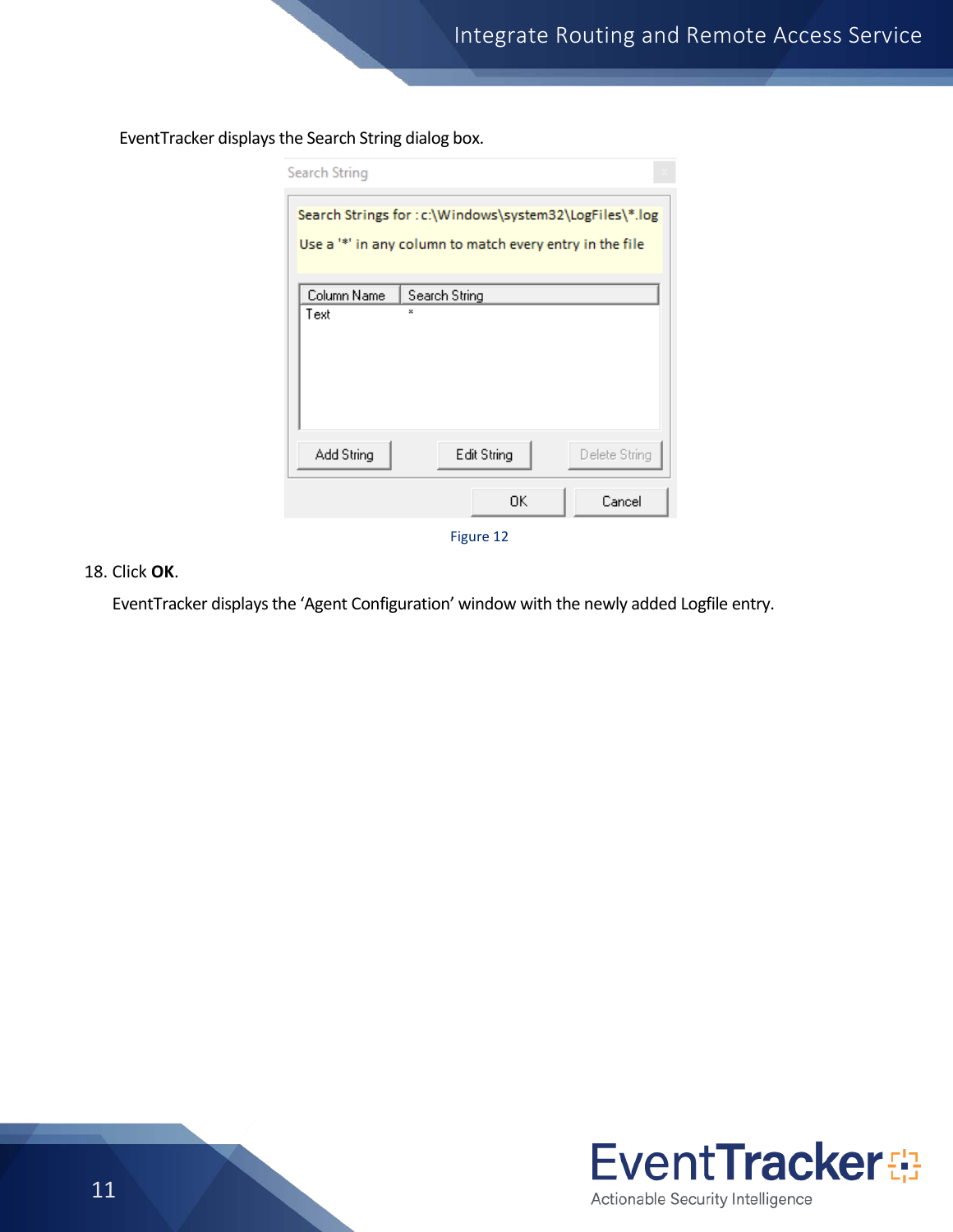| File<br>Help<br>Select Systems<br>NTPLDTBLR143<br>Agent based system<br>Apply the following settings to specified Agents<br>Manager destinations:<br>NTPLDTBLR143<br>Log Backup<br>Performance<br>Network Connections<br>Managers   Event Filters   System Monitor  <br>Monitor Processes   Services<br>Logfile Monitor<br><b>File Transfer</b><br>syslog FTP server<br>$\nabla$ Logfile Monitor<br>Search log files (various formats supported) for matching patterns specified<br>here. Both individual files as well as folders can be monitored for matching<br>entries. Matches cause an event to be generated.<br>File Type<br>Logfile Name<br>C:\Windows\system32\LogFiles\*.log<br><b>TEXTLINE</b><br>View File Details<br>Delete File Name<br>Search Strings<br>Add File Name<br>Save<br>Close | <b>EventTracker Agent Configuration</b> | × |
|---------------------------------------------------------------------------------------------------------------------------------------------------------------------------------------------------------------------------------------------------------------------------------------------------------------------------------------------------------------------------------------------------------------------------------------------------------------------------------------------------------------------------------------------------------------------------------------------------------------------------------------------------------------------------------------------------------------------------------------------------------------------------------------------------------|-----------------------------------------|---|
|                                                                                                                                                                                                                                                                                                                                                                                                                                                                                                                                                                                                                                                                                                                                                                                                         |                                         |   |
|                                                                                                                                                                                                                                                                                                                                                                                                                                                                                                                                                                                                                                                                                                                                                                                                         |                                         |   |
|                                                                                                                                                                                                                                                                                                                                                                                                                                                                                                                                                                                                                                                                                                                                                                                                         |                                         |   |
|                                                                                                                                                                                                                                                                                                                                                                                                                                                                                                                                                                                                                                                                                                                                                                                                         |                                         |   |
|                                                                                                                                                                                                                                                                                                                                                                                                                                                                                                                                                                                                                                                                                                                                                                                                         |                                         |   |
|                                                                                                                                                                                                                                                                                                                                                                                                                                                                                                                                                                                                                                                                                                                                                                                                         |                                         |   |
|                                                                                                                                                                                                                                                                                                                                                                                                                                                                                                                                                                                                                                                                                                                                                                                                         |                                         |   |
|                                                                                                                                                                                                                                                                                                                                                                                                                                                                                                                                                                                                                                                                                                                                                                                                         |                                         |   |
|                                                                                                                                                                                                                                                                                                                                                                                                                                                                                                                                                                                                                                                                                                                                                                                                         |                                         |   |
|                                                                                                                                                                                                                                                                                                                                                                                                                                                                                                                                                                                                                                                                                                                                                                                                         |                                         |   |
|                                                                                                                                                                                                                                                                                                                                                                                                                                                                                                                                                                                                                                                                                                                                                                                                         |                                         |   |
|                                                                                                                                                                                                                                                                                                                                                                                                                                                                                                                                                                                                                                                                                                                                                                                                         |                                         |   |
|                                                                                                                                                                                                                                                                                                                                                                                                                                                                                                                                                                                                                                                                                                                                                                                                         |                                         |   |
|                                                                                                                                                                                                                                                                                                                                                                                                                                                                                                                                                                                                                                                                                                                                                                                                         |                                         |   |
|                                                                                                                                                                                                                                                                                                                                                                                                                                                                                                                                                                                                                                                                                                                                                                                                         |                                         |   |
|                                                                                                                                                                                                                                                                                                                                                                                                                                                                                                                                                                                                                                                                                                                                                                                                         |                                         |   |
|                                                                                                                                                                                                                                                                                                                                                                                                                                                                                                                                                                                                                                                                                                                                                                                                         |                                         |   |
|                                                                                                                                                                                                                                                                                                                                                                                                                                                                                                                                                                                                                                                                                                                                                                                                         |                                         |   |
|                                                                                                                                                                                                                                                                                                                                                                                                                                                                                                                                                                                                                                                                                                                                                                                                         |                                         |   |
|                                                                                                                                                                                                                                                                                                                                                                                                                                                                                                                                                                                                                                                                                                                                                                                                         |                                         |   |
|                                                                                                                                                                                                                                                                                                                                                                                                                                                                                                                                                                                                                                                                                                                                                                                                         |                                         |   |
|                                                                                                                                                                                                                                                                                                                                                                                                                                                                                                                                                                                                                                                                                                                                                                                                         |                                         |   |
|                                                                                                                                                                                                                                                                                                                                                                                                                                                                                                                                                                                                                                                                                                                                                                                                         |                                         |   |
|                                                                                                                                                                                                                                                                                                                                                                                                                                                                                                                                                                                                                                                                                                                                                                                                         |                                         |   |
|                                                                                                                                                                                                                                                                                                                                                                                                                                                                                                                                                                                                                                                                                                                                                                                                         |                                         |   |
|                                                                                                                                                                                                                                                                                                                                                                                                                                                                                                                                                                                                                                                                                                                                                                                                         |                                         |   |
|                                                                                                                                                                                                                                                                                                                                                                                                                                                                                                                                                                                                                                                                                                                                                                                                         |                                         |   |

Figure 13

19. Click the **Save** button.

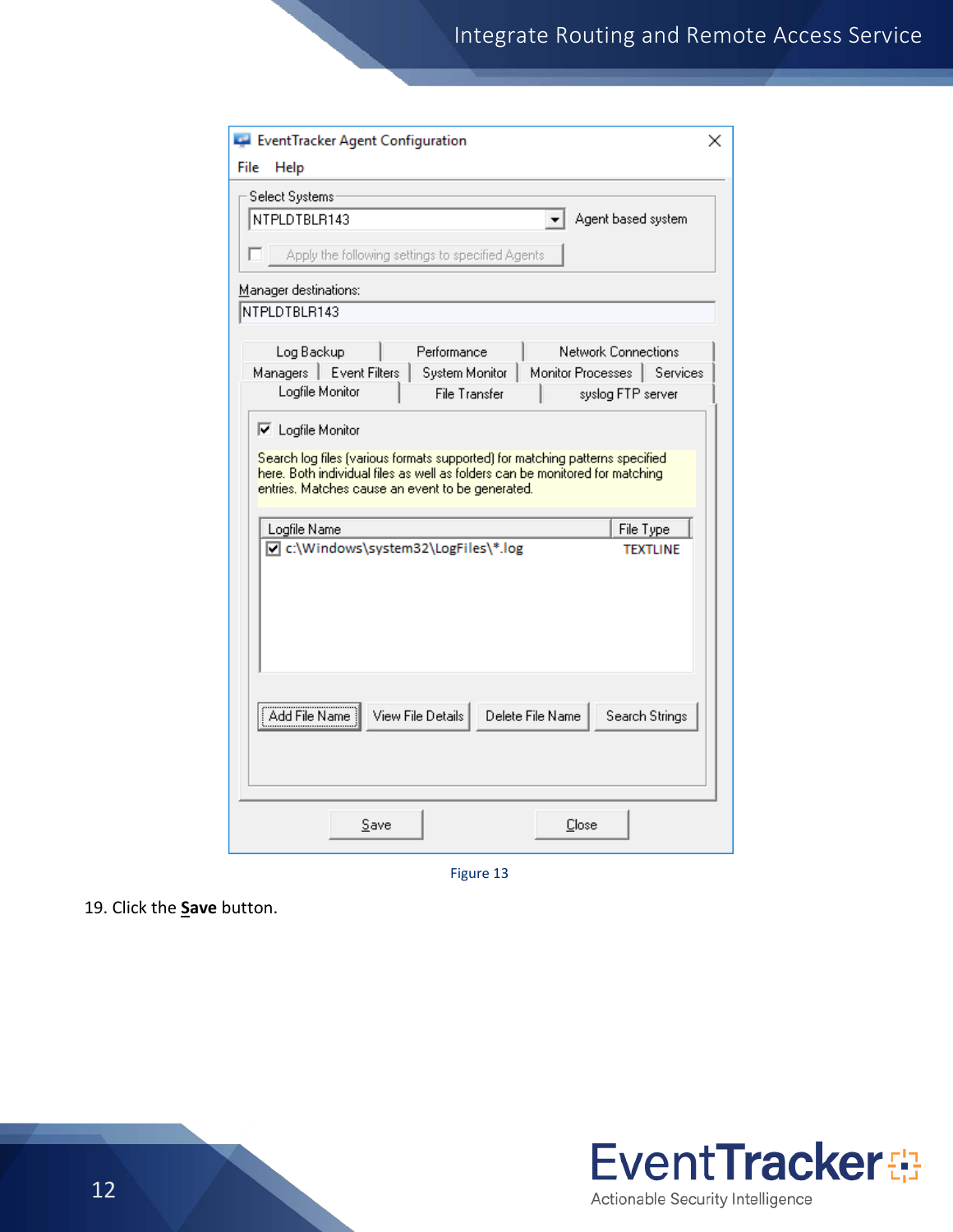# <span id="page-13-0"></span>EventTracker Knowledge Pack (KP)

Once logs are received in to EventTracker, Reports can be configured into EventTracker.

The following Knowledge Packs are available in EventTracker v8.x to support Microsoft Windows Routing and Remote Access Service (RRAS) monitoring.

### <span id="page-13-1"></span>Flex Reports

• **MS RRAS-Access request -** This report provides information related to all access request send for VPN connection.

|                        |                 | <b>Client Computer</b> |                                      |   |                                                                |             |               |
|------------------------|-----------------|------------------------|--------------------------------------|---|----------------------------------------------------------------|-------------|---------------|
| LogTime                | <b>Computer</b> | <b>Name</b>            | <b>Username</b>                      |   | Packet Type Source IP Address NAS IP address Client IP address |             |               |
| 06/21/2018 01:23:08 PM | <b>RRAS</b>     | A0090                  | mktr.domain/KU<br>Users/Active/smith | и | 10.25.99.12                                                    | 62.44.1.43  | 10.225.99.123 |
| 06/21/2018 01:23:08 PM | <b>RRAS</b>     | A0089                  | mktr.domain/KU<br>Users/Active/kenny | и | 10.25.99.12                                                    | 10.61.17.20 | 10.225.99.122 |
| 06/21/2018 01:23:08 PM | <b>RRAS</b>     | A0088                  | mktr.domain/KU<br>Users/Active/john  | и | 10.25.99.17                                                    | 19.6.14.101 | 10.225.99.117 |

Figure 14

#### **Sample logs:**

| <b>Time</b>            | <b>Description</b>                                                                                                                                  |
|------------------------|-----------------------------------------------------------------------------------------------------------------------------------------------------|
| $-$ Jun 21 01:25:11 PM | ENTRY:"A00254","RAS",06/13/2018,06:28:41,4,"mcr995",,"12.223.22.55","55.32.2.110.",,"11.23.5.2","A00254","12.223.22.55",385,,"12.223.22.55","A      |
| event_log_type         | $+$ - Application                                                                                                                                   |
| event_type             | +- Information                                                                                                                                      |
| event_id               | $+-3230$                                                                                                                                            |
| event_source           | +- EventTracker                                                                                                                                     |
| event_user_domain      | $+-$ N/A                                                                                                                                            |
| event_computer         | $\leftarrow$ RRAS                                                                                                                                   |
| event_user_name        | $+-$ N/A                                                                                                                                            |
| event description      | ENTRY:"A00254","RAS",06/13/2018,06:28:41,4,"mcr995",,"12.223.22.55","55.32.2.110",,"11.23.5.2","A00254","12.223.22.55",385,,"12.223.22.55","A0      |
|                        | 025.17,1,7705",1,7,2,17,,0,"3111 12.223.22.55 05/17/2018 04:07:23 5350",,,,2,42450954,252890902,"5351",3,2426,148984,224932,1,"3705",1,,3,1,"55.32- |
|                        | 2.110","12.223.22.55",,,,,,"MSRASV5.20",311,,"0x01534349454E4345",4,,"Microsoft Routing and Remote Access Service Policy",1,,,"MSRAS-0-GB11024","   |
|                        | MSRASV5.20"                                                                                                                                         |
|                        | FILE:C:\Windows\System32\LogFiles\IN1806.log                                                                                                        |
|                        | TYPE:TEXTLINE                                                                                                                                       |
|                        | FIELD: *                                                                                                                                            |

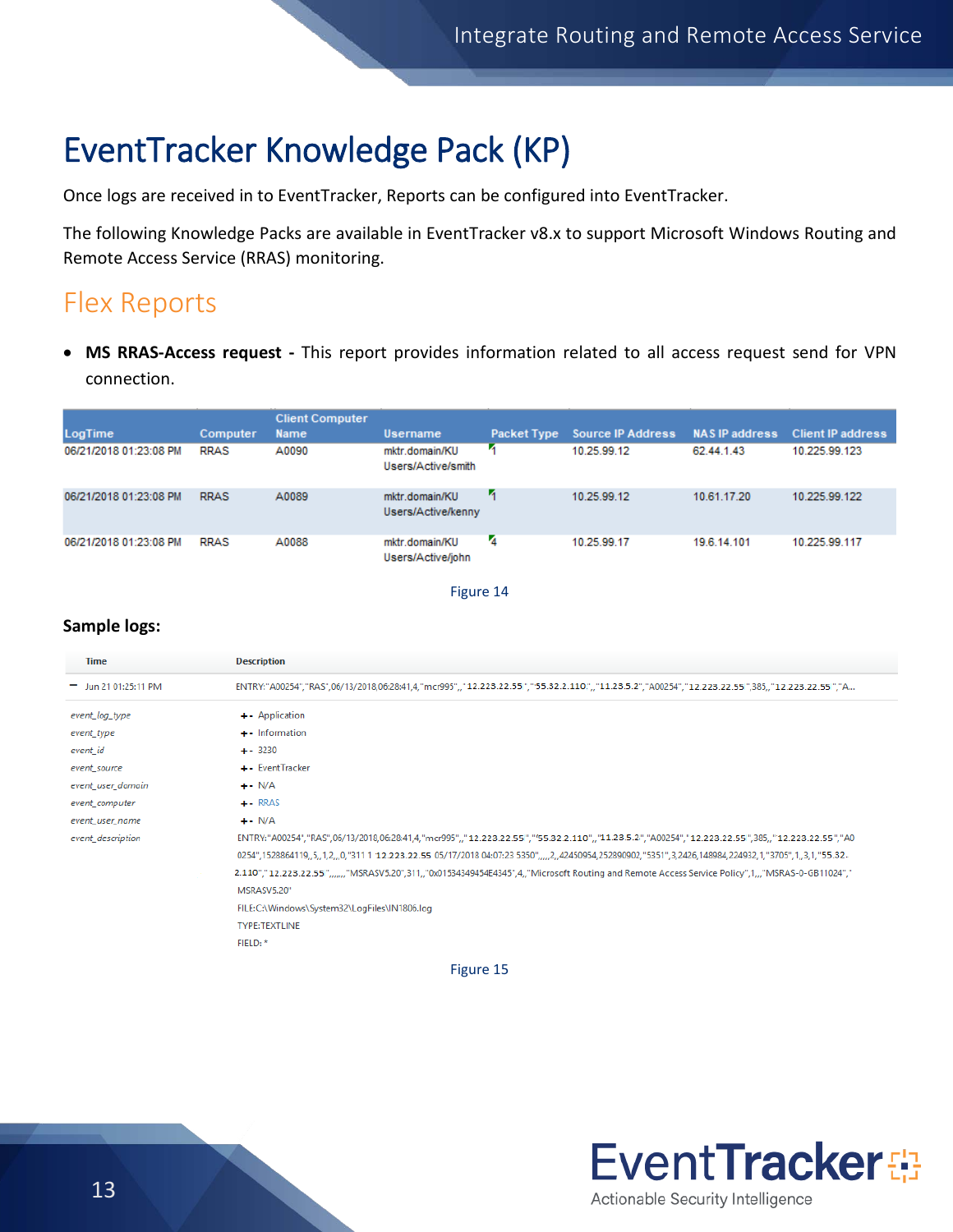• **MS RRAS-Access failure -** This report provides information related to failure client access request.

| LogTime                     | Computer    | <b>Client Computer</b><br><b>Name</b> | <b>Packet Type</b> | Username                   | <b>Source IP Address</b> |
|-----------------------------|-------------|---------------------------------------|--------------------|----------------------------|--------------------------|
|                             |             |                                       |                    |                            |                          |
| 06/21/2018 01:23:10 PM      | <b>RRAS</b> | A00250                                | в                  | SCIENCE\gzf555 10.25.99.13 |                          |
| 06/21/2018 01:23:10 PM RRAS |             | A00250                                | А                  | SCIENCE\gzf542 10.25.9.23  |                          |
|                             |             |                                       |                    |                            |                          |
| 06/21/2018 01:23:10 PM RRAS |             | A00250                                | 馬                  | SCIENCE\gzf589 10.25.98.30 |                          |
|                             |             |                                       |                    |                            |                          |

Figure 16

#### **Sample logs:**

| <b>Time</b>            | <b>Description</b>                                    |
|------------------------|-------------------------------------------------------|
| $-$ Jun 21 01:23:11 PM |                                                       |
| event_log_type         | +- Application                                        |
| event_type             | $+$ - Information                                     |
| event id               | $+-3230$                                              |
| event_source           | +- EventTracker                                       |
| event_user_domain      | $+ - N/A$                                             |
| event_computer         | $\div$ RRAS                                           |
| event_user_name        | $+ - N/A$                                             |
| event_description      |                                                       |
|                        | soft Routing and Remote Access Service Policy", 1,,,, |
|                        | FILE:C:\Windows\System32\LogFiles\IN1806.log          |
|                        | <b>TYPE:TEXTLINE</b>                                  |
|                        | FIELD: *                                              |
|                        |                                                       |

Figure 17

• **MS RRAS-Access success -** This report provides information related to successful client access request.

| LogTime                | Computer    | <b>Client Computer</b><br><b>Name</b> | <b>Username</b>                         | Packet Type | <b>Source IP Address</b> |
|------------------------|-------------|---------------------------------------|-----------------------------------------|-------------|--------------------------|
| 06/21/2018 01:23:08 PM | <b>RRAS</b> | A00250                                | science.domain/KU<br>Users/Active/lkL4  | и           | 10.25.9.13               |
| 06/21/2018 01:23:08 PM | <b>RRAS</b> | A00257                                | science.domain/KU<br>Users/Active/pg22  | И           | 10.5.9.22                |
| 06/21/2018 01:23:08 PM | <b>RRAS</b> | A00253                                | science.domain/KU<br>Users/Active/lp2   | 4           | 13.5.99.11               |
| 06/21/2018 01:23:08 PM | <b>RRAS</b> | A00250                                | science.domain/KU<br>Users/Active/kp225 | 5           | 13.5.99.23               |

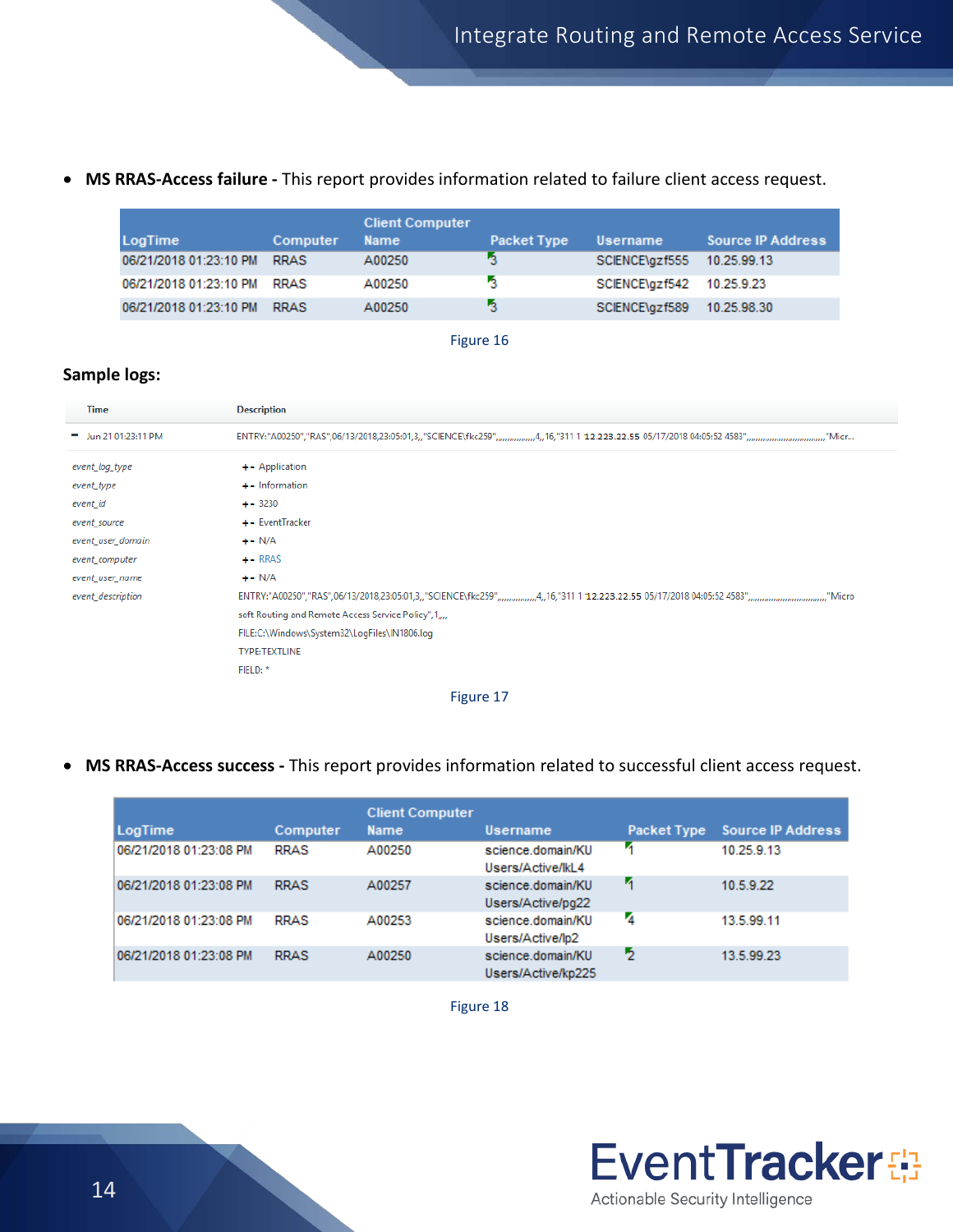#### **Sample logs:**

| <b>Time</b>                 | <b>Description</b>                                                                                                                                  |
|-----------------------------|-----------------------------------------------------------------------------------------------------------------------------------------------------|
| $\equiv$ Jun 21 01:25:13 PM | ENTRY:"A00257","RAS",06/13/2018,05:39:07,1,"science hb499","science.domain/KU Users/Active/thb499","12.223.22.55",'55.32.2.110",,,"A00257","12.22   |
| event_log_type              | $\leftarrow$ Application                                                                                                                            |
| event_type                  | +- Information                                                                                                                                      |
| event_id                    | $+-3230$                                                                                                                                            |
| event_source                | + EventTracker                                                                                                                                      |
| event_user_domain           | $+ - N/A$                                                                                                                                           |
| event_computer              | $+$ RRAS                                                                                                                                            |
| event user name             | $+$ $N/A$                                                                                                                                           |
| event description           | ENTRY:"A00257","RAS",06/13/2018,05:39:07,1,"science hb499","science.domain/KU Users/Active/thb499","12.223.22.55","55.32.2.110",,,"A00257","12.     |
|                             | 223.22.55",259,,"12.223.22.55","A00257",,,5,,1,2,5,"SEC-NAT-VPN-PLEN_Klientnetadgang",0,"311 1 12.223.22.55 05/14/2018 04:21:06 6231",,,,,,,,,"6232 |
|                             |                                                                                                                                                     |
|                             | SV5.20"                                                                                                                                             |
|                             | FILE:C:\Windows\System32\LogFiles\IN1806.log                                                                                                        |
|                             | <b>TYPE:TEXTLINE</b>                                                                                                                                |
|                             | FIELD: *                                                                                                                                            |
|                             |                                                                                                                                                     |

Figure 19

• **MS RRAS- Accounting request -** This report provides information related to client status for the accounting request.

| LogTime                | <b>Computer</b> | Username  | <b>Client IP Address</b> | <b>Client Workstation</b> |
|------------------------|-----------------|-----------|--------------------------|---------------------------|
| 06/21/2018 01:23:08 PM | <b>RRAS</b>     | vic28     | 76.7.15.12               | MSRAS-0-PB13132           |
| 06/21/2018 01:23:08 PM | <b>RRAS</b>     | vic26.    | 76.7.15.10               | MSRAS-0-PB13132           |
| 06/21/2018 01:23:09 PM | <b>RRAS</b>     | mktr\q430 | 19.61.37.80              | MSRAS-0-PB09261           |

Figure 20

#### **Sample logs:**

| <b>Time</b>            | <b>Description</b>                                                                                                                                           |
|------------------------|--------------------------------------------------------------------------------------------------------------------------------------------------------------|
| $-$ Jun 21 01:23:59 PM | ENTRY:"A00257","RAS",06/13/2018,14:50:00,4,"science\wkp253",,""12.223.22.55","55.32.2.110",,"11.23.5.2","A00257","12.223.22.55",262,,"12.223.22.5.           |
| event_log_type         | $+$ - Application                                                                                                                                            |
| event_type             | $+$ - Information                                                                                                                                            |
| event_id               | $+ - 3230$                                                                                                                                                   |
| event_source           | +- EventTracker                                                                                                                                              |
| event_user_domain      | $+-$ N/A                                                                                                                                                     |
| event_computer         | $+$ RRAS                                                                                                                                                     |
| event user name        | $+ - N/A$                                                                                                                                                    |
| event_description      | .2223.22.55",262,"RAS",06/13/2018,14:50:00,4,"science\wkp253",,"12.223.22.55","155.122.22.2",,"11.23.5.2","A00257","12.223.22.55",262,,"12.223.22.5          |
|                        | .55","A00257",1528894200,,5,,1,2,,,0,"311 1 12.223.22.55: 05/14/2018 04:21:06 6361",,,,,1,,,,"6362",3,,,,,"4799",1,,3,1,"155.122.22.23,"12.223.22.55" ,,,,,, |
|                        | MSRASV5.20",311,,"0x01534349454E4345",4,,"Microsoft Routing and Remote Access Service Policy",1,,,"MSRAS-0-PB10517","MSRASV5.20"                             |
|                        | FILE:C:\Windows\System32\LogFiles\IN1806.log                                                                                                                 |
|                        | <b>TYPE:TEXTLINE</b>                                                                                                                                         |
|                        | FIELD: *                                                                                                                                                     |

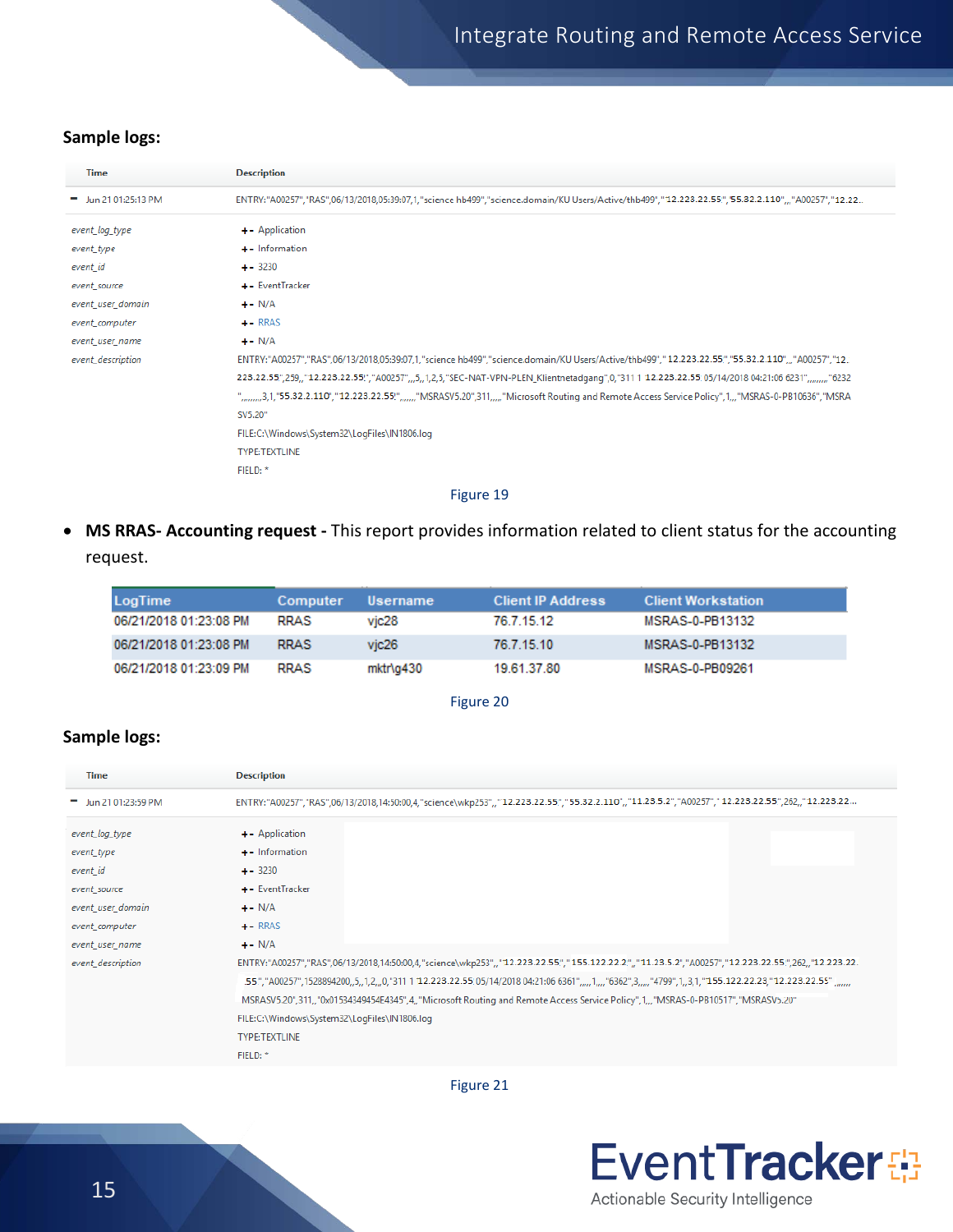### <span id="page-16-0"></span>Categories and Saved Searches

- **MS RRAS: Accept Request-** This category provides information related to client access request for VPN.
- **MS RRAS: Access Accept-** This category provides information related to client access accept.
- **MS RRAS: Access Reject-** This category provides information related to client access reject.
- **MS RRAS: Accounting Type-** This category provides information related to accounting type.
- **MS RRAS: Authentication Failure-** This category provides information related to authentication failure.
- **MS RRAS: Request Discard-** This category provides information related to client request discard.

# <span id="page-16-1"></span>Import RRAS knowledge pack into EventTracker

Import knowledge pack items in the following sequence:

- Token Templates
- Flex Reports

### <span id="page-16-2"></span>Token Templates:

- 1. Logon to **EventTracker Enterprise**.
- 2. Click the **Admin** dropdown, and then click **Parsing rule**.
- 3. Select the **Template** tab option and click the **F** button.
- 4. Locate the **All RRAS Token Template .ettd files** and click the **Open** button.

| Token Template - Mozilla Firefox                                                                                           | □<br>$\overline{\phantom{a}}$            | $\times$ |
|----------------------------------------------------------------------------------------------------------------------------|------------------------------------------|----------|
| 4 localhost:8080/Analysis/TokenTemplateImportExport.aspx?Type=Import                                                       | $\cdots \  \  \, \oplus \  \  \, \nabla$ | $\equiv$ |
| Import                                                                                                                     |                                          | ٨        |
| $\mathbb T$<br><b>C</b> Browse<br>Select file<br>Note: Please select file of type ".ettd (eventtracker template dashlets). |                                          |          |
| No data found                                                                                                              |                                          |          |
|                                                                                                                            |                                          |          |
|                                                                                                                            |                                          |          |
|                                                                                                                            |                                          |          |
|                                                                                                                            |                                          |          |
|                                                                                                                            |                                          |          |
|                                                                                                                            |                                          |          |
|                                                                                                                            |                                          |          |
|                                                                                                                            |                                          |          |
|                                                                                                                            |                                          |          |
|                                                                                                                            |                                          |          |

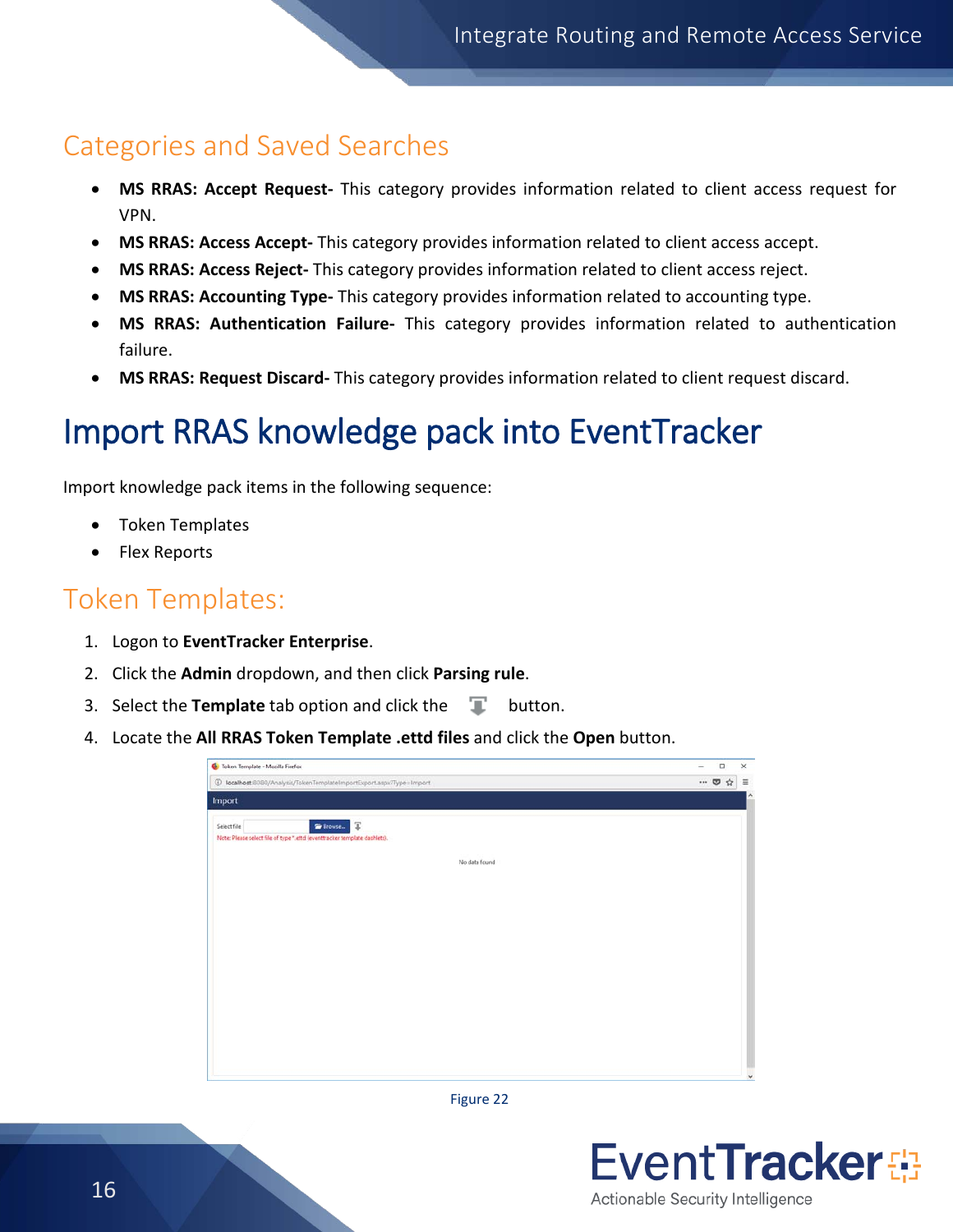5. To import token templates, click the **Import** button. EventTracker displays success message.

| Template(s) imported successfully |
|-----------------------------------|
| ОΚ                                |



6. Click **OK**, and then click the **Close** button.

### <span id="page-17-0"></span>Flex Reports:

- 1. Go to the EventTracker installation path and search for **ETControlPanel** application.
- 2. Then right click on the application icon and **Run as Administrator**.
- 3. Double click **Export Import Utility** and click **Import** tab.

| <b>Export Import Utility</b>                                                                                                                                                                              |                                                                                                                                                                                                                                                                                                               | $\Box$ |
|-----------------------------------------------------------------------------------------------------------------------------------------------------------------------------------------------------------|---------------------------------------------------------------------------------------------------------------------------------------------------------------------------------------------------------------------------------------------------------------------------------------------------------------|--------|
| Export Import                                                                                                                                                                                             |                                                                                                                                                                                                                                                                                                               |        |
| 2. Click the Import button<br>Options <sup>®</sup><br>C Category<br>C Filters<br>$C$ Alerts<br>Systems and Groups<br>C RSS Feeds<br>G.<br>Reports<br>C Behavior Rules<br>$C$ SCAP<br><b>C</b> Token Value | 1. Provide the path and file name of Schedule Report file. Use the '' button to browse and locate the import file.<br>Note : If report(s) contains template, first import template and proceed with exportimport utility.<br>Location<br>C Legacy (*.issch) C New (*.etcrx)<br>Source:<br>*.issch<br>$\cdots$ |        |
|                                                                                                                                                                                                           | Import                                                                                                                                                                                                                                                                                                        | Close  |



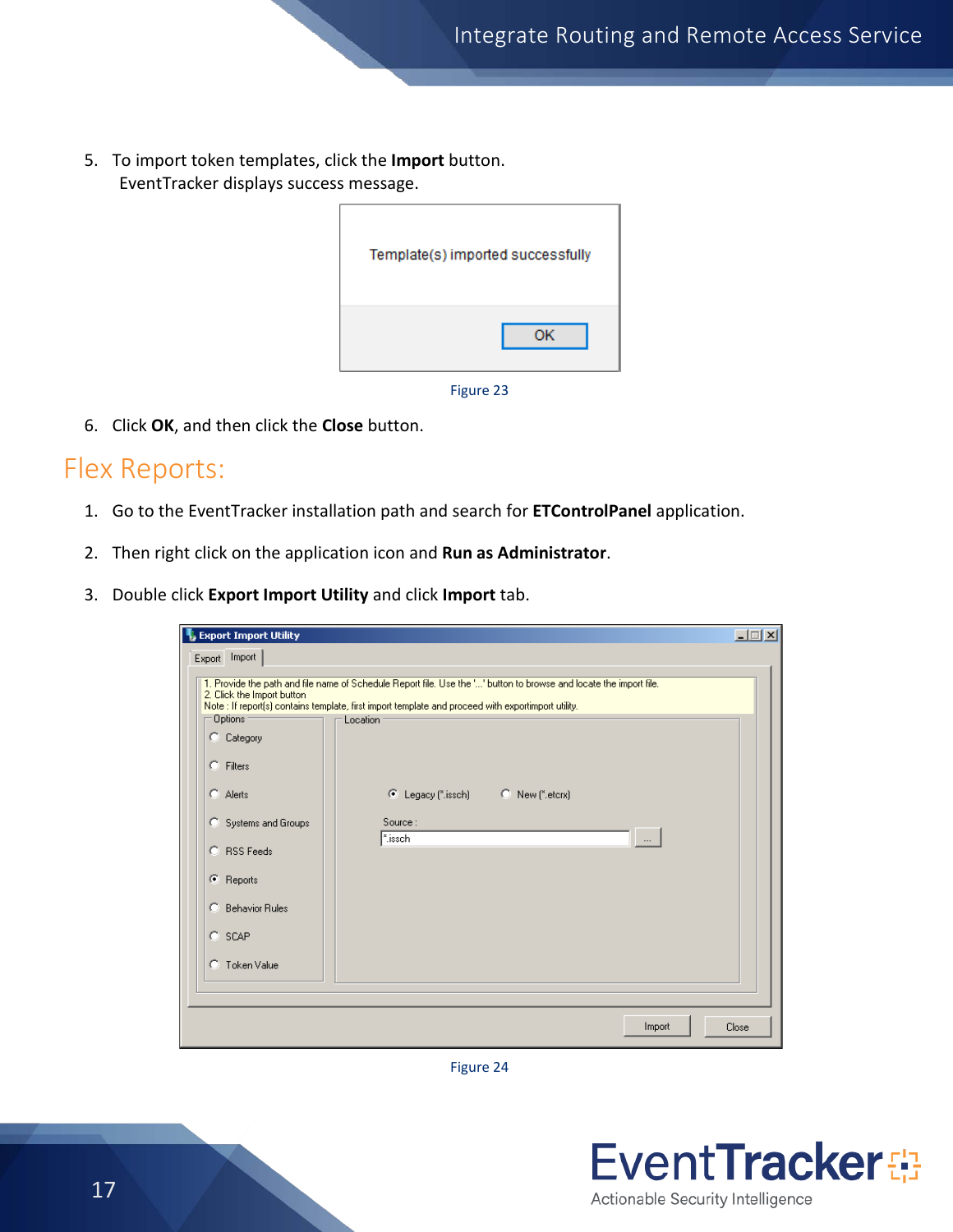4. Click **Report** option, select the **New (.etcrx)** and then click the button.

|                    | 단 Reports import                |       |    |              |                          |                                                                                                     |         |                    |              |   |                                                                            |      |             |   | $\times$ |
|--------------------|---------------------------------|-------|----|--------------|--------------------------|-----------------------------------------------------------------------------------------------------|---------|--------------------|--------------|---|----------------------------------------------------------------------------|------|-------------|---|----------|
|                    |                                 |       |    |              |                          | Note : If report(s) contains template, first import template and proceed with exportimport utility. |         |                    |              |   |                                                                            |      |             |   |          |
| <b>Select file</b> |                                 |       |    |              |                          |                                                                                                     |         |                    |              |   |                                                                            |      | Select file |   |          |
|                    | Available reports               |       |    |              |                          |                                                                                                     |         |                    |              |   |                                                                            |      |             |   |          |
| <b>Title</b>       |                                 |       |    |              |                          | Frequency Show all                                                                                  |         | $\pmb{\mathrm{v}}$ | Q            | Q |                                                                            |      |             |   |          |
|                    | П                               | Title |    | <b>Sites</b> |                          | Groups                                                                                              | Systems |                    | Frequency    |   | Runtime                                                                    | Type |             |   |          |
|                    |                                 |       |    |              |                          |                                                                                                     |         |                    |              |   |                                                                            |      |             |   |          |
|                    |                                 |       |    |              |                          |                                                                                                     |         |                    |              |   |                                                                            |      |             |   |          |
|                    |                                 |       |    |              |                          |                                                                                                     |         |                    |              |   |                                                                            |      |             |   |          |
|                    |                                 |       |    |              |                          |                                                                                                     |         |                    |              |   |                                                                            |      |             |   |          |
|                    |                                 |       |    |              |                          |                                                                                                     |         |                    |              |   |                                                                            |      |             |   |          |
|                    |                                 |       |    |              |                          |                                                                                                     |         |                    |              |   |                                                                            |      |             |   |          |
|                    |                                 |       |    |              |                          |                                                                                                     |         |                    |              |   |                                                                            |      |             |   |          |
|                    |                                 |       |    |              |                          |                                                                                                     |         |                    |              |   |                                                                            |      |             |   |          |
|                    |                                 |       |    |              |                          |                                                                                                     |         |                    |              |   |                                                                            |      |             |   |          |
|                    |                                 |       |    |              |                          |                                                                                                     |         |                    |              |   |                                                                            |      |             |   |          |
|                    |                                 |       |    |              |                          |                                                                                                     |         |                    |              |   |                                                                            |      |             |   |          |
|                    |                                 |       |    |              |                          |                                                                                                     |         |                    |              |   |                                                                            |      |             |   |          |
|                    |                                 |       |    |              |                          |                                                                                                     |         |                    |              |   |                                                                            |      |             |   |          |
|                    |                                 |       |    |              |                          |                                                                                                     |         |                    |              |   |                                                                            |      |             |   |          |
|                    |                                 |       |    |              |                          |                                                                                                     |         |                    |              |   |                                                                            |      |             |   |          |
|                    |                                 |       |    |              |                          |                                                                                                     |         |                    |              |   |                                                                            |      |             |   |          |
|                    |                                 |       |    |              |                          | Note: Set run time option is not applicable for Defined Reports and Hourly Reports                  |         |                    |              |   |                                                                            |      |             |   |          |
|                    | Set run time for report(s) from |       | L. | AM           | $\overline{\phantom{a}}$ | at interval of                                                                                      | minutes | Set                | $^\circledR$ |   |                                                                            |      |             |   |          |
|                    |                                 |       |    |              |                          |                                                                                                     |         |                    |              |   | Note: Make sure that Site(s), Group(s) and System(s) selections are valid. |      |             | T | ⊗        |
|                    |                                 |       |    |              |                          |                                                                                                     |         |                    |              |   |                                                                            |      |             |   |          |



- 5. Locate the **All RRAS group of Report**.**etcrx** file, and then click the **Open** button.
- 6. Click  $\sqrt{\frac{1}{k}}$  button to import the scheduled reports.

EventTracker displays success message.





7. Click **OK**, and then click the **Close** button.

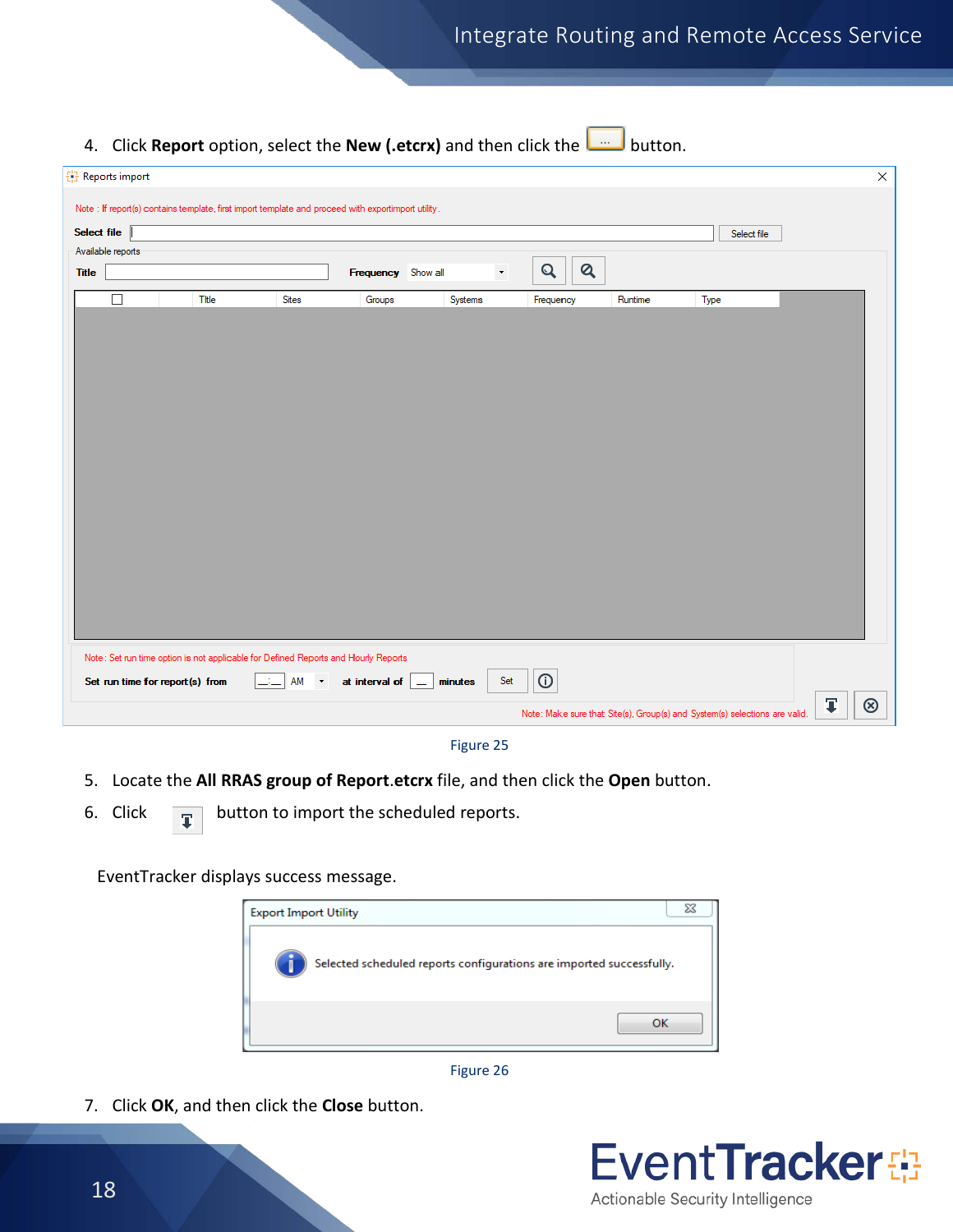# <span id="page-19-0"></span>Verify RRAS Knowledge Pack in EventTracker

## <span id="page-19-1"></span>Verify RRAS Token Templates

- 1. Logon to **EventTracker Enterprise**.
- 2. Click the **Admin** dropdown, and then click **Parsing Rules**.
- 3. Imported RRAS tokens added in **Microsoft RRAS Groups** list at left side of **Template** tab of EventTracker Enterprise (as shown in below figure).

| <b>Parsing Rules</b>            |              |            |                               |                             |                |                    |
|---------------------------------|--------------|------------|-------------------------------|-----------------------------|----------------|--------------------|
| Template<br><b>Parsing Rule</b> |              |            |                               |                             |                |                    |
| Groups                          | $^\circledR$ | 888<br>888 | Group: Microsoft RRAS         | Search                      | Q              |                    |
| Default                         |              |            |                               |                             |                | <b>Added Date</b>  |
| Cb Defense                      | Ш            | Ø          | <b>Template Name</b>          | <b>Template Description</b> | Added By       |                    |
| EventTracker                    | Ĥ            | Ø          | MS RRAS - Access failure      | <b>Microsoft RRAS</b>       | <b>ETAdmin</b> | Mar 05 03:46:03 PM |
| Exchange Spam Detect            | Û            | Ø          | MS RRAS - Access request      | <b>Microsoft RRAS</b>       | <b>ETAdmin</b> | Mar 05 03:46:03 PM |
| <b>Microsoft RRAS</b>           | U            | ◢          | MS RRAS - Access success      | <b>Microsoft RRAS</b>       | <b>ETAdmin</b> | Mar 05 03:46:03 PM |
| NtopNG                          | Û            | Ø          | MS RRAS - Accounting request  | <b>Microsoft RRAS</b>       | <b>ETAdmin</b> | Mar 05 03:46:03 PM |
| Sharepoint - File Sh            | Ĥ            | Ø          | MS RRAS - Authentication type | <b>Microsoft RRAS</b>       | <b>ETAdmin</b> | Mar 05 03:46:03 PM |
| Synology                        |              | Ø          |                               |                             |                |                    |
| Unifi AP AC Pro                 | m            | Ø          |                               |                             |                |                    |
| Windows                         |              | Ø          |                               |                             |                |                    |
| Windows File Sharing            | ▥            | ⊛          |                               |                             |                |                    |
|                                 |              |            |                               |                             |                |                    |
|                                 |              |            |                               |                             |                |                    |
|                                 |              |            |                               |                             |                |                    |

Figure 27

## <span id="page-19-2"></span>Verify RRAS Flex Reports

- 1. Logon to **EventTracker Enterprise**.
- 2. Click the **Reports** menu. Select **Configuration**.
- 3. In the **Reports Configuration**, select **Defined** from radio button. EventTracker displays **Defined** page.
- 4. Select the '**Microsoft RRAS'** Groups.